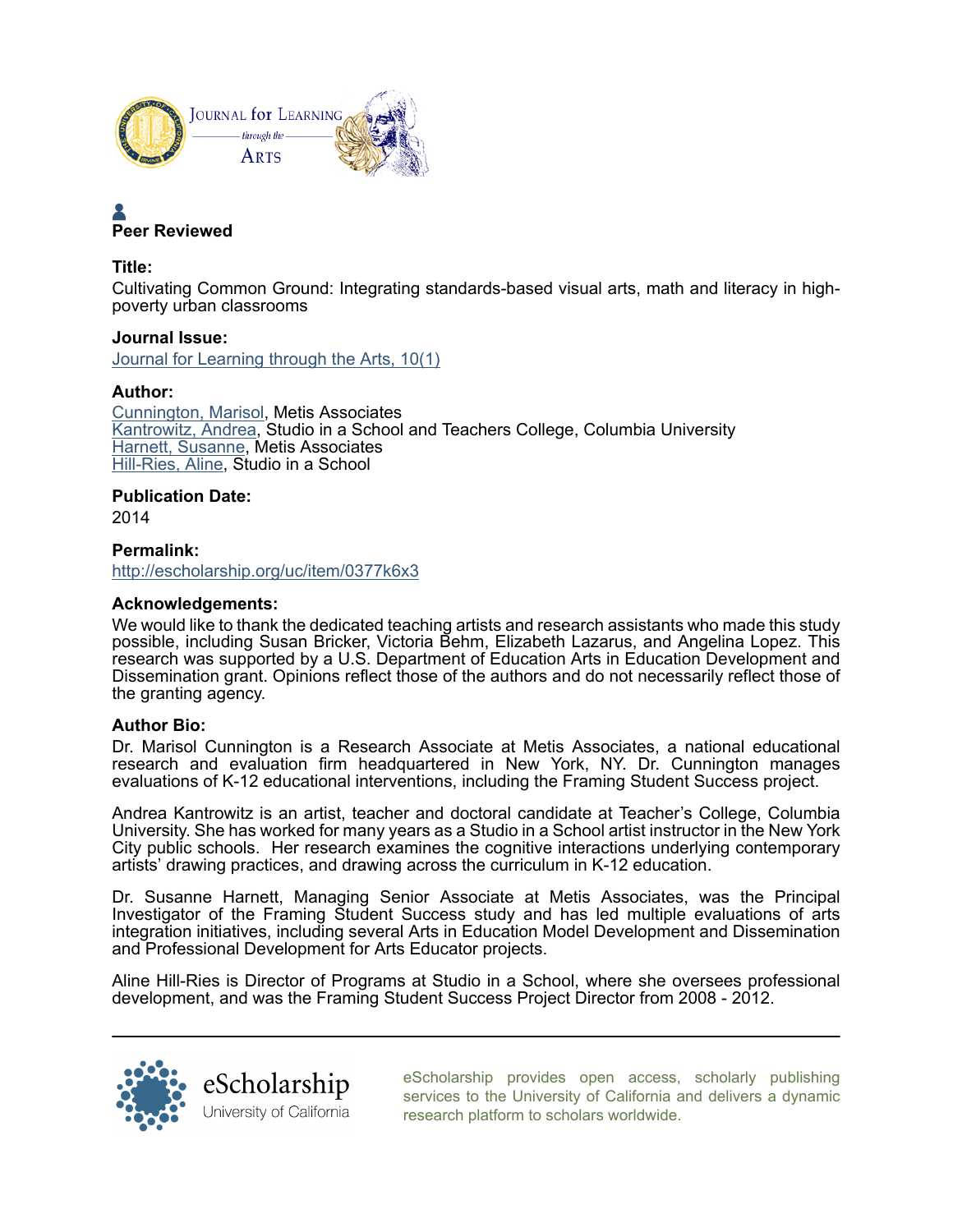### Keywords:

Arts Integration, Visual Arts, Studio Habits of Mind

#### Local Identifier:

class\_lta\_19294

#### Abstract:

The *Framing Student Success: Connecting Rigorous Visual Arts, Math and LiteracyLearning* experimental demonstration project was designed to develop and test an instructional program integrating high-quality, standards-based instruction in the visual arts, math, and literacy. Developed and implemented by arts-in-education organization Studio in a School (STUDIO), in partnership with the New York City Department of Education, the *Framing Student Success* curriculum was designed by experienced professional artist instructors collaborating with schoolbased visual arts, math, and literacy specialists and classroom teachers. The *Framing Student Success* curriculum units were designed to make explicit connections between subjects (visual arts and ELA or math), while maintaining the integrity, depth and rigor of instruction in both subject areas. While students were receiving arts-integrated instruction during each of the twelve six-week units, classroom teachers and arts specialists were receiving embedded professional development. Regular cross-site professional development was also provided for teachers, specialists, and school administrators.

As a randomized control trial study, the three-year *Framing Student Success* study provides robust evidence of the potential impacts of an interdisciplinary, arts-integrated curriculum for students growing up in poverty. The mixed-method study assessed the effects of staff professional development and standards-based arts-integrated instruction in three urban, highpoverty elementary schools. Results indicate that rigorous interdisciplinary instruction that links visual arts, literacy, and math skills, and supports cognitive skill development, can increase students' literacy and math learning while nurturing their art making skills and enhancing their ability to meaningfully reflect on their own work and that of their peers. Qualitative findings suggest that interdisciplinary educator collaborations were critical to project success, and highlight the project's successful engagement of lower-performing students and students with disabilities. Survey and focus group results suggest that training can build the capacities of teachers, arts specialists, and administrators to implement an interdisciplinary curriculum, providing educators with additional tools to teach engaging, Common Core aligned lessons addressing academic and cognitive competencies.

#### Supporting material:

Framing Student Success photos Framing Student Success Curriculum Chart Framing Student Success Curriculum Video

### Copyright Information:

All rights reserved unless otherwise indicated. Contact the author or original publisher for any necessary permissions. eScholarship is not the copyright owner for deposited works. Learn more at [http://www.escholarship.org/help\\_copyright.html#reuse](http://www.escholarship.org/help_copyright.html#reuse)



[eScholarship provides open access, scholarly publishing](http://escholarship.org) [services to the University of California and delivers a dynamic](http://escholarship.org) [research platform to scholars worldwide.](http://escholarship.org)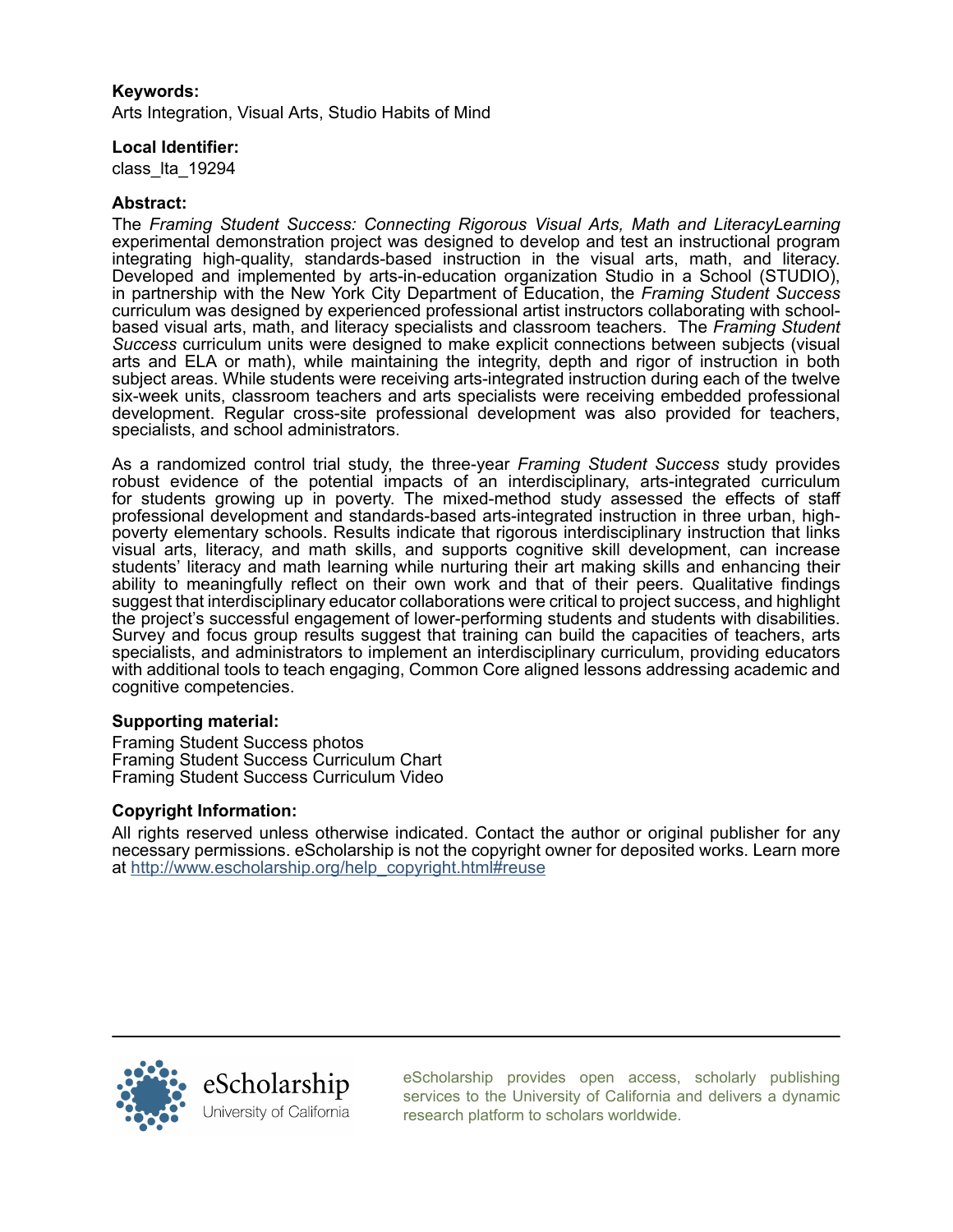Cunnington et al.: Cultivating Common Ground: Integrating standards-based visual arts, ma...

Cultivating Common Ground: Integrating standards-based visual arts, math and literacy in high-poverty urban classrooms

Marisol Cunnington, Andrea Kantrowitz, Susanne Harnett, and Aline Hill-Ries

## **Abstract**

The *Framing Student Success: Connecting Rigorous Visual Arts, Math and Literacy Learning* experimental demonstration project was designed to develop and test an instructional program integrating high-quality, standards-based instruction in the visual arts, math, and literacy. Developed and implemented by arts-in-education organization Studio in a School (STUDIO), in partnership with the New York City Department of Education, the *Framing Student Success*  curriculum was designed by experienced professional artist instructors collaborating with schoolbased visual arts, math, and literacy specialists and classroom teachers. The *Framing Student Success* curriculum units were designed to make explicit connections between subjects (visual arts and ELA or math), while maintaining the integrity, depth and rigor of instruction in both subject areas. While students were receiving arts-integrated instruction during each of the twelve six-week units, classroom teachers and arts specialists were receiving embedded professional development. Regular cross-site professional development was also provided for teachers, specialists, and school administrators.

As a randomized control trial study, the three-year *Framing Student Success* study provides robust evidence of the potential impacts of an interdisciplinary, arts-integrated curriculum for students growing up in poverty. The mixed-method study assessed the effects of staff professional development and standards-based arts-integrated instruction in three urban, highpoverty elementary schools. Results indicate that rigorous interdisciplinary instruction that links visual arts, literacy, and math skills, and supports cognitive skill development, can increase students' literacy and math learning while nurturing their art making skills and enhancing their ability to meaningfully reflect on their own work and that of their peers. Qualitative findings suggest that interdisciplinary educator collaborations were critical to project success, and highlight the project's successful engagement of lower-performing students and students with disabilities. Survey and focus group results suggest that training can build the capacities of teachers, arts specialists, and administrators to implement an interdisciplinary curriculum, providing educators with additional tools to teach engaging, Common Core aligned lessons addressing academic and cognitive competencies.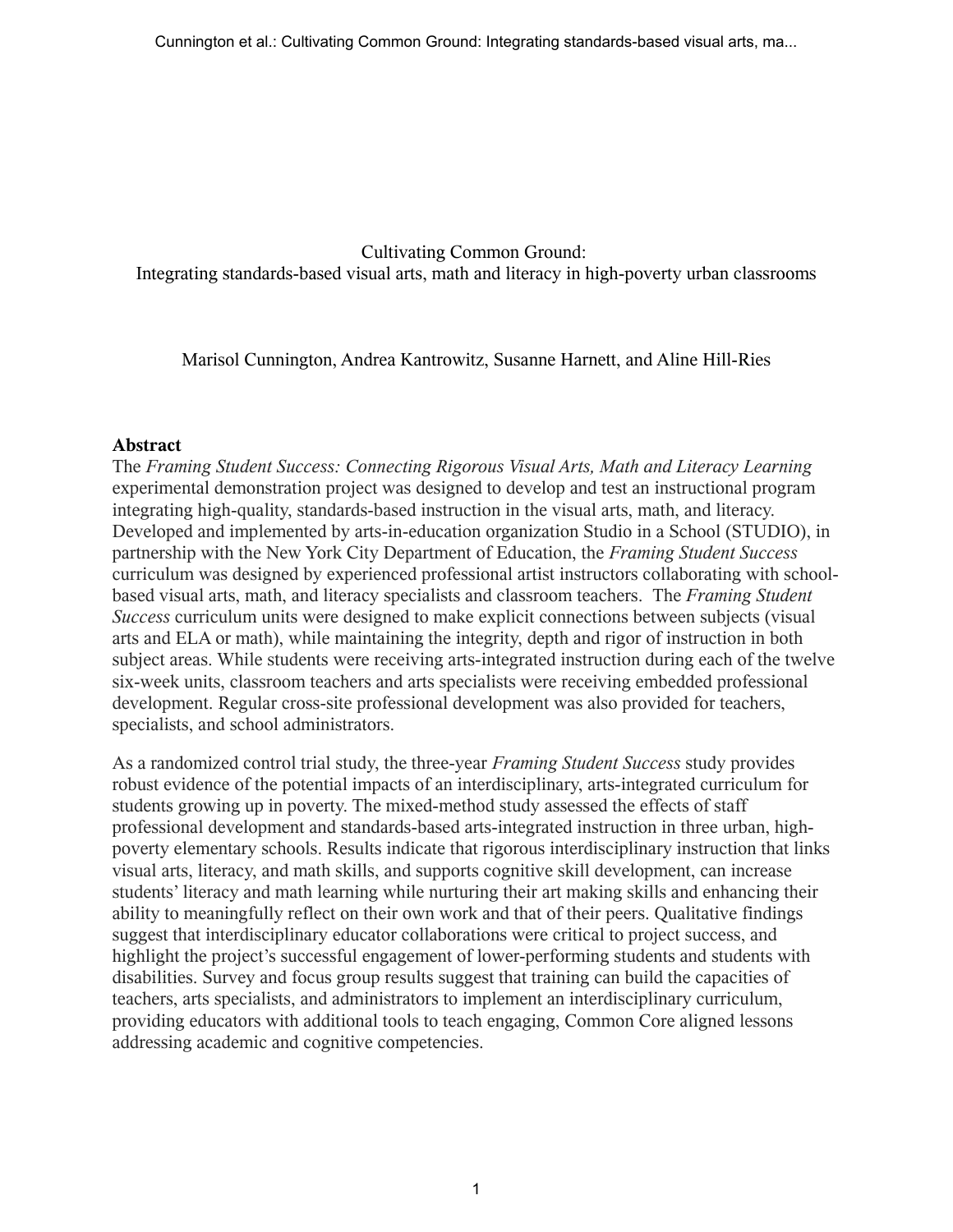### **Overview**

Funded by a U.S. Department of Education Arts in Education Model Development and Dissemination (AEMDD) grant, the experimental demonstration project, *Framing Student Success: Connecting Rigorous Visual Arts, Math and Literacy Learning,* was designed to develop and test an instructional program integrating high-quality, standards-based instruction in the visual arts, math, and literacy. Developed and implemented by arts-in-education organization, Studio in a School (Studio),<sup>1</sup> in partnership with the New York City Department of Education (NYC DOE), the *Framing Student Success* curriculum<sup>2</sup> was developed by experienced professional artist/instructors with the guidance of school-based visual arts teachers, math and literacy specialists, and classroom teachers. The curriculum was taught in three New York City Title I elementary schools for three years (2009-2010 through 2011-2012) with a cohort of students moving from third to fifth grade.

The random assignment study of the three-year *Framing Student Success* project, in which three schools were assigned to receive the project (treatment schools) and three to serve as controls, assessed the impact of *Framing Student Success* instruction on students' literacy, math, and visual arts skills, and on the cognitive capacities exemplified by the Studio Habits of Mind (Hetland et al., 2007). Impact of staff professional development experiences on teacher, specialist, and administrator competencies and attitudes was also assessed over time. Thus, the project was designed to study the impacts of rigorous, standards-based arts integrated instruction in urban, high-poverty elementary schools.

"Arts integration" generally refers to various strategies to use arts activities to teach explicit skills and knowledge in other subject areas. In some cases, particularly in high-poverty settings, the rigor of arts instruction is sacrificed and made subservient to the other subject areas (Bresler, 1995; Mishook & Kornhaber, 2006). Efforts to integrate the arts with other subjects have been criticized as "instrumentalist," because they seem to justify the presence of the arts simply because they may aid instruction in domains perceived as more essential to the curriculum. Researchers and arts advocates have argued that arts integration obscures the position of the arts in schools as separate, intrinsically valuable subjects in their own right (Brewer, 2002; Russell & Zembylas, 2007) and maintain that arts programs should never be justified based on what they can do for other subjects (Hetland & Winner, 2004).

Comprised of 12 six-week curriculum units taught from third to fifth grade, with each unit followed by an exhibition of student work and reflection, the *Framing Student Success*  curriculum was designed from the outset to make explicit connections between subjects (visual arts and English Language Arts [ELA] or math), while maintaining the integrity, depth, and rigor of instruction in both subject areas. This approach reflects Studio's longstanding practice of offering students a rich apprenticeship in the process of authentic art making, under the guidance of practicing professional artists. It is also designed to meet national and local arts standards, as defined in the *New York City Blueprint for Teaching and Learning in the Arts* (2004).<sup>3</sup> The *Blueprint,* which provides an example of a thorough, detailed framework for a K-12 sequential curriculum that encompasses multiple strands and grade-level benchmarks for teaching and learning in the arts, served as an important foundation for the *Framing Student Success* curriculum.

The project's focus on explicit connections between subject areas is based on the theory that connections between the arts and other subject areas need to be clear and well-defined for learning to transfer successfully from one domain to another (Perkins & Salomon, 1992). In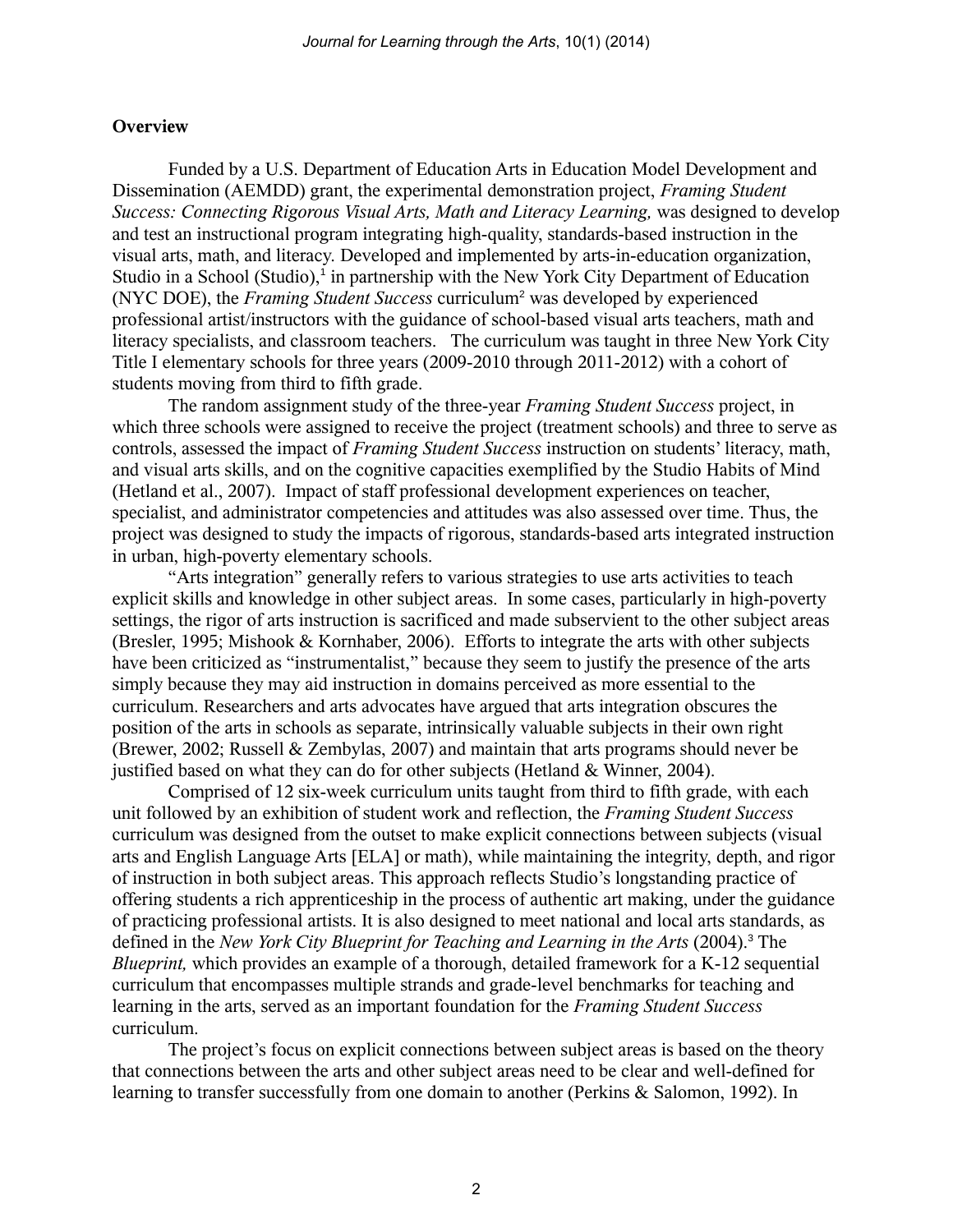designing the curriculum units, Studio project staff and artist/instructors sought to create a rich and thorough curriculum that encouraged students to see connections and construct analogies among subject areas. Students were engaged in active formative and summative self-assessment through discussions and writing about their work in progress as well as finished art. This ongoing reflective process included their fellow students' work as well, through weekly class and peer-to-peer critiques.

In *Framing Student Success*, connections to other disciplines were made by emphasizing shared concepts and skills, while maintaining consistent and appropriate emphasis on visual arts learning goals, based on the five learning strands in the *Blueprint* (Art Making, Literacy in Art, Making Connections, Community Cultural Resources, and Careers and Lifelong Learning.). The math units explicitly reinforced and extended prior experiences with measuring, geometric reasoning, and other math skills and knowledge, providing real-world applications. For instance, in a fourth-grade unit, students constructed paper sculptures inspired by modernist artists, such as Anthony Caro and David Smith, and explored the multiple meanings of abstract art as they learned about the characteristics of basic Euclidean solids. ELA units incorporated writing skills throughout the art-making process, not simply to describe or elaborate upon finished pieces. For example, word webs were used as a way to generate and develop ideas for imaginary landscapes, and word lists were added to preparatory experiments with materials to describe specific colors or textures.

Some form of vocabulary practice, self-reflection, peer critique or class discussion of works of art was built into every lesson. Artist/instructors verbally modeled artists' thinking processes, eliciting students' self-reflection on their own learning. Students experienced the way artists authentically use language as they develop their craft, thereby realizing the Common Core State Standards (CCSS) expectation that all content area instruction supports students' literacy growth. When fourth- grade students explored different kinds of brushstrokes, they were asked to attend to the sensory experience of the brush's movement, the feel of the paint, and the experiences or images called up in their memories or imaginations. They were challenged to come up with interesting adjectives describing each brushstroke, such as feathery, wavy, or slashing, to help them to develop the habit of noticing and verbally articulating specific qualities. Students were then asked to use their enhanced vocabulary when they wrote imaginatively about their own work or described orally what they noticed in another student's painting.

The professional development provided by the *Framing Student Success* project for artist/instructors enabled the artists to maximize natural opportunities to incorporate important skills and concepts from ELA and math into their art units. During the collaborative curriculum development process, themes and concepts emerged that helped bridge subject areas across multiple units. The use of grids became a natural bridge between math and art. In a collage unit taught when *Framing Student Success* treatment students were in third grade (inspired by both African-American quilts and the paintings of Paul Klee), a grid was used to teach aspects of color theory as well as equivalent fractions. A fourth-grade printmaking unit inspired by Adinkra textiles from Ghana used a grid as an opportunity to explore area and perimeter, as students explored hidden meanings of abstract forms and developed their own personal symbol systems. In fifth grade, grids were used to scale up and transfer drawings of local school neighborhoods, and students learned how artists and craftsmen have used grids for this purpose as far back as ancient Egypt.

In almost every unit, students viewed works of art as artists taught descriptive language, analogic reasoning, and interpretive skills. Analysis and interpretation of works of art were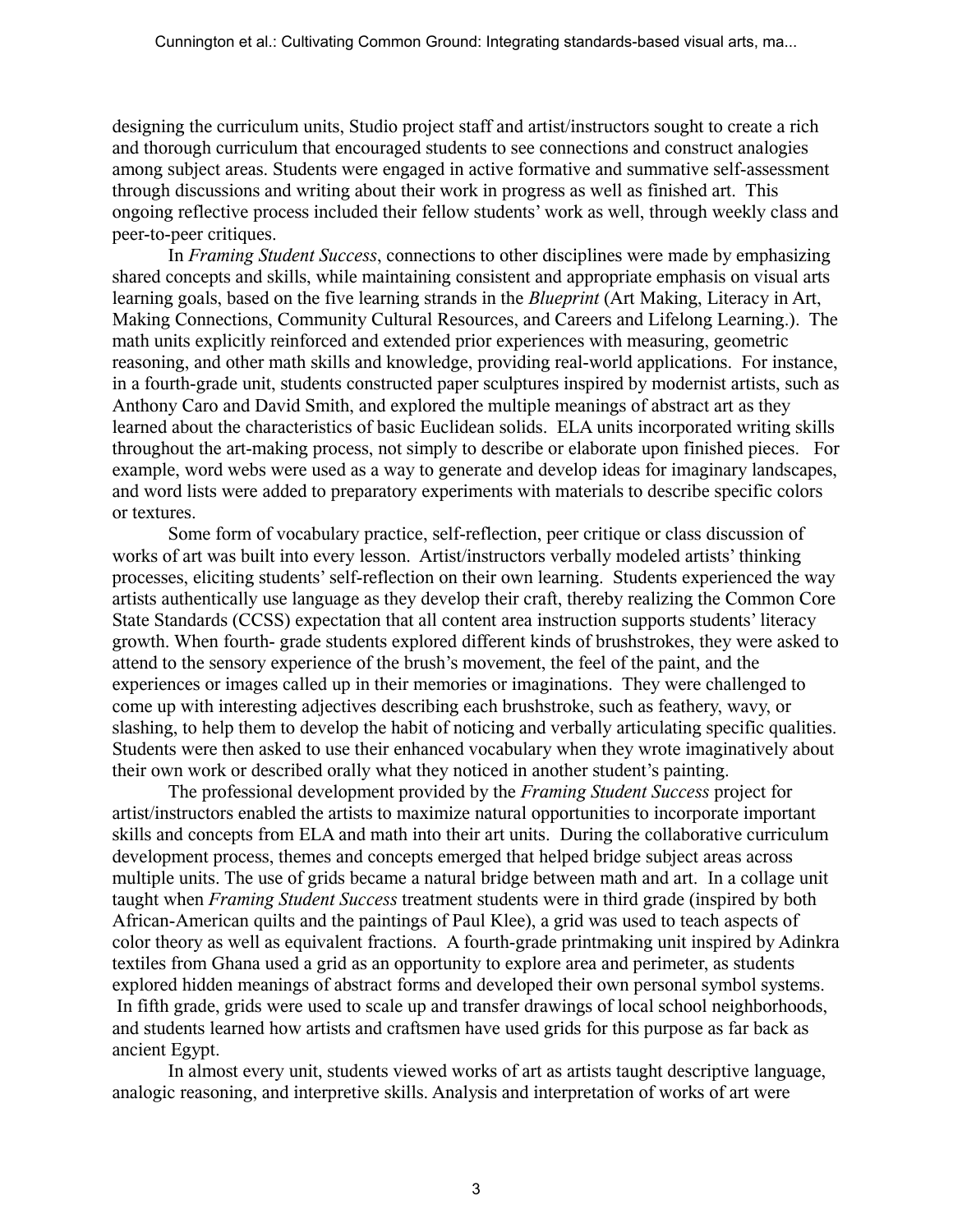intended to help students develop skills and methods frequently used for the interpretation of written texts. In a landscape painting unit, students used a Venn diagram to compare and contrast two 19<sup>th</sup> century American paintings. An idyllic scene of the Rocky Mountains, by Bierstadt, with a Native American community in the foreground, was compared to a seascape painting by Homer, featuring a lone African American on a broken boat, encircled by sharks. In another unit, the complex, decorative, highly symmetrical canvases of abstract contemporary painter Phillip Taaffe inspired a painted paper collage. The unit, entitled "Come Fly With Me," engaged students in the study of ratio and symmetry through the construction of imaginary insects. Students were asked to think and write about the question, "How is a Phillip Taaffe painting like an insect?" This comparison stimulated a broad range of observations and interpretations: students noticed details that reminded them of antennae or other specific parts of insects, and mentioned ratios and symmetries in the relationships between larger shapes.

Drawing from close observation as a form of artistic, mathematical, and scientific research also was part of most *Framing Student Success* curriculum units. In third grade, students drew live plants as a kind of research for the invention of an imaginary plant, prior to painting and writing about their invented plants during subsequent lessons. In fourth grade, students learned basic skills in the areas of proportion and placement as they developed detailed selfportraits while viewing their own reflections in a mirror. These self-portraits became the basis of invented mythological creatures, who, in turn, became the protagonists in students' written stories and descriptions. And in fifth grade, drawing became a vehicle to investigate form and function in insects.

In developing the curriculum, the goal of the artist/instructors and Studio staff was to maintain the integrity and rigor of the *Blueprint* while addressing significant learning targets in math and ELA. Each of the 12 *Framing Student Success* curriculum units was developed by the artist/instructors with the guidance of Studio staff and input from classroom teachers, school arts specialists, and school literacy and math coaches. Each summer, after consulting with schoolbased art specialists, artists met as a team to assess students' visual arts needs relevant to the fifth grade benchmarks in the *Blueprint*. Referencing the New York State (NYS) grade-level standards in ELA and Math, as well as the schools' varying pacing calendars, the artists created a provisional sequence of art units designed to build age-appropriate visual arts skills and understandings. Artists were careful to address all five strands of arts learning in the *Blueprint,*  and both unit learning objectives and rubrics for formative and summative assessment were based upon the grade-level benchmarks in the visual arts *Blueprint.* At the same time, the artist/instructors also designed the units to address the curricular priorities identified by the classroom teachers and coaches and informed by item analysis of NYS test results and aggregate reports on school NYS ELA and math achievement test performance. Priorities identified by the schools included expanding academic vocabulary and addressing the important concepts involved in learning fractions and the relationship between 2- and 3-D geometry. Descriptive language was identified as a significant weakness for students at all three treatment schools, which led artist/instructors to pay particular attention to eliciting and nurturing rich, descriptive vocabulary at every opportunity.

Curriculum units also incorporated the CCSS for ELA and math in the later years of the project, after the CCSS were adopted by the state of New York. David Coleman, one of the architects of the CCSS notes that there is close alignment between the arts and the skills and competencies called for in the CCSS, such as "careful observation, attention to evidence and artists' choices, and the love of taking an artist's work seriously" (2013). CCSS priorities, such as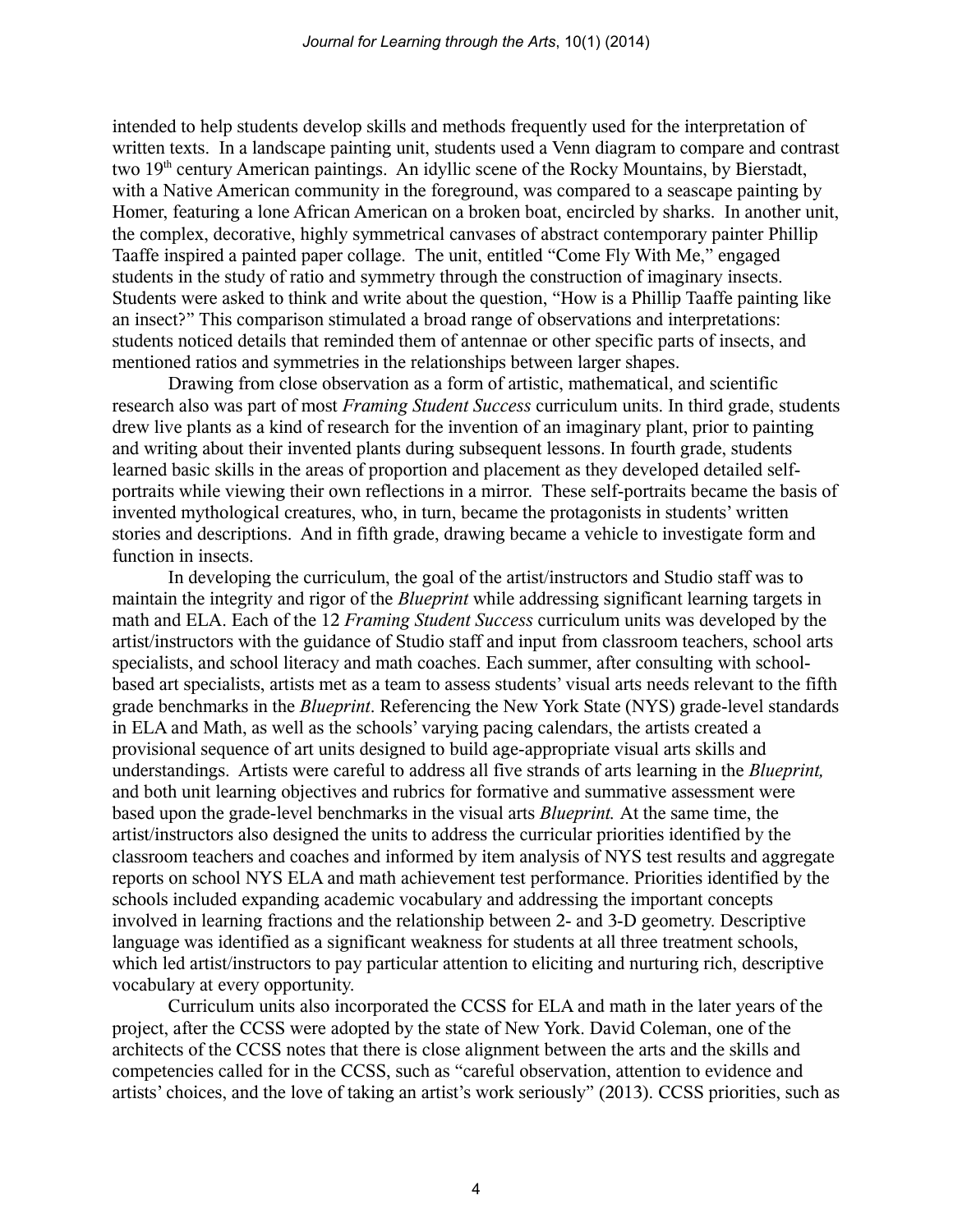modeling the real world with math, and the development of verbal and written analytical skills, were easily accommodated within the *Framing Student Success* curriculum.

In each school, a Studio artist/instructor partnered with all classroom teachers in the target grade to teach four six-week units per year, thus spreading the 12 units across the three years. Each unit was designed to address learning standards in visual arts and ELA or math, while emphasizing interdisciplinary skills and concepts. Lessons were taught by artist/instructors with the support of classroom teachers, who helped to differentiate instruction for specific students and to keep students engaged and on-task, and sometimes modeled participation in the lessons for the students. School visual arts specialists were invited to co-teach the lessons once each week. As they supported the lessons, teachers and specialists were also learning how to teach standards-based, arts-integrated visual arts lessons by observing the teaching techniques of the artists. Through this ongoing exposure to the arts-integrated instruction of the *Framing Student Success* project, teachers and specialists experienced job-embedded professional development, a type of teacher learning that is grounded in day-to-day teaching practice and is designed to enhance teachers' content-specific instructional practices with the intent of improving student learning (Darling-Hammond & McLaughlin, 1995; Hirsh, 2009).<sup>4</sup>

Teachers also supported the teaching of the units by continuing lessons in between artist/instructor classroom sessions; in some cases, they used class time to continue the writing portions of lessons or reinforced the math concepts introduced, and in some cases, teachers also helped students to continue their art making activities. Throughout each unit, teachers and artists together helped students reflect on their work and connect it to ideas and concepts in other subject areas. After each unit, a meeting of teachers and artists allowed time for reflection on instruction. During these post-unit meetings, artists shared the results of their assessments of student art work with teachers, helping to build common understandings of the visual arts standards presented in the *Blueprint*.

During the school year, artist/instructors met at least once per unit to assess and refine lessons and conferred frequently between meetings through emails of in-progress photos of student work and informal phone calls. Prior to each unit during the year, hands-on cross-site professional development sessions introduced classroom teachers, arts specialists, and literacy or math coaches to the proposed visual arts unit, and generated ideas for allied ELA and math lessons to be conducted by teachers in between artists' visits. The sessions also provided information on topics including the *Blueprint*, connections between visual arts and content areas, and assessment of arts instruction. School administrators were invited to these cross-site professional development sessions, as well as to special sessions on arts integration for school leaders. Finally, within each treatment school, prior to each unit, artist/instructors convened *all* classroom teachers and ELA and math specialists to plan for differentiation of lessons to address student skill levels.

#### **Literature Review**

Previous research has documented the benefits of connecting arts learning with learning in other subjects, highlighting the positive impact of arts integration on academic achievement in reading, mathematics, social studies, and science (Burnaford et al., 2007; Ingram & Reidell, 2003; Ingram & Seashore, 2003; Werner, 2002). It has been found that arts integration may enhance cognitive skills such as creativity, elaboration, and expression (Horowitz, 2005), and problem-solving skills such as flexibility and resource recognition (Randi Korn & Associates,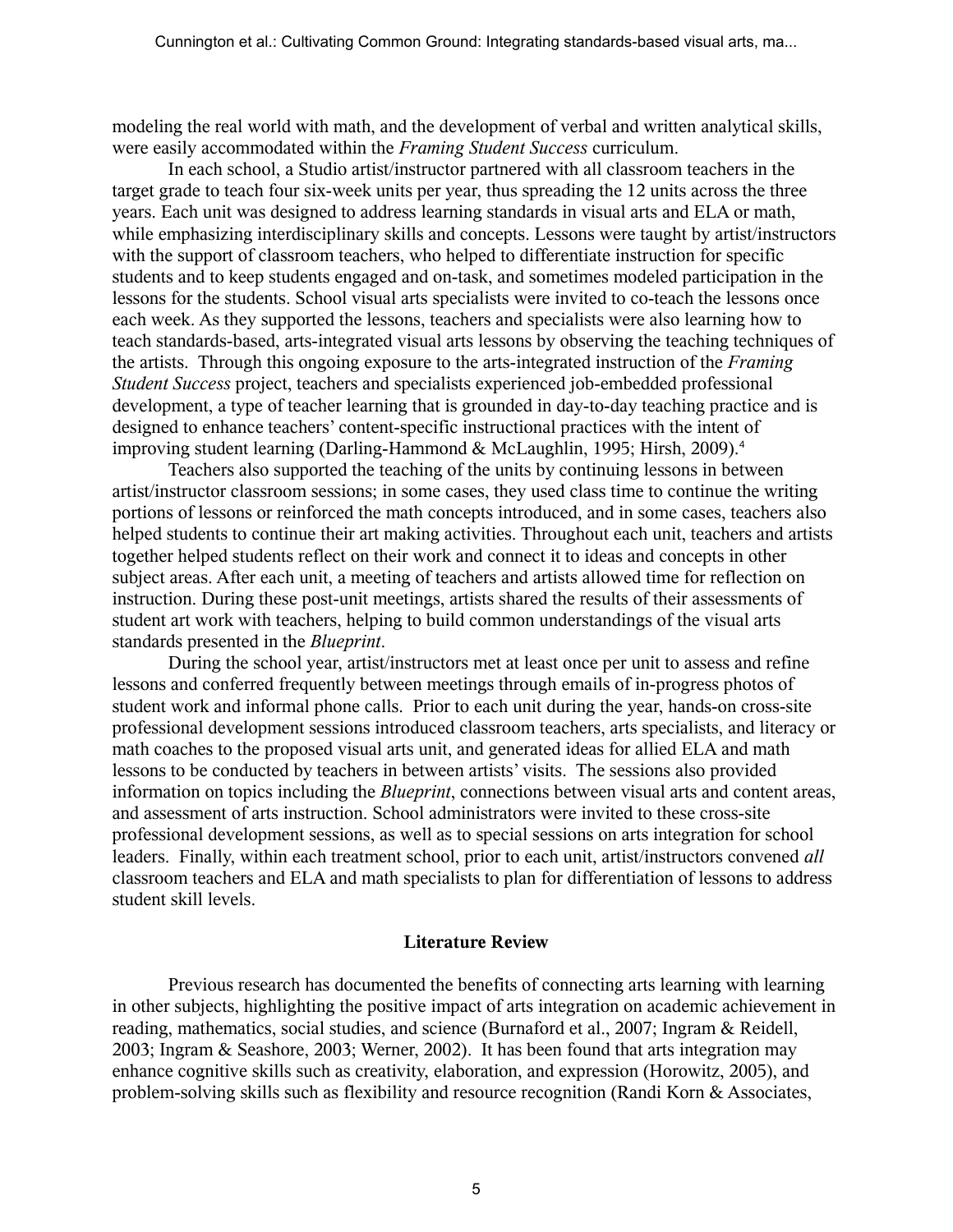2010). Arts-integrated instruction also has been associated with larger achievement gains for academically struggling students and students from socioeconomically disadvantaged backgrounds (Ingram & Seashore, 2003; Rabkin & Redmond, 2004). Research also documents that instruction that emphasizes higher-order thinking skills may improve academic achievement (Wenglinsky, 2000). This evidence, along with ample evidence on the benefits of arts-integrated instruction (Burnaford et al., 2007; Ingram & Reidell, 2003; Ingram & Seashore, 2003; Werner, 2002; Perkins, 1994), led to the expectation that student exposure to the rigorous *Framing Student Success* arts-integrated curriculum would positively impact the arts, ELA and math skills of treatment students. Moreover, because control students received *Blueprint* visual arts instruction that was not linked to other subjects, it was also expected that the study would provide additional evidence on the effectiveness of explicit connections across subject areas for the transfer of cognitive skills.

Research has also documented the positive impact of arts integration on students' cognitive skills and attitudes toward learning. By their nature, the arts are excellent vehicles for fostering higher-order thinking skills, because they encourage students to closely examine, reflect on, and analyze works of art, and promote thoughtfulness, creativity, and the formulation of rich connections (Perkins, 1994). It has been found that arts-integrated instruction in particular may improve students' persistence, engagement, and positive attitudes toward learning (Ingram & Meath, 2007). Based on this evidence, and especially on the seminal work of researchers at Harvard's Project Zero (Hetland et al., 2007), it was expected that the standards-based, sequential art lessons in *Framing Student Success* would support the development of the Studio Habits of Mind<sup>5</sup> of Engaging and Persisting, Stretching and Exploring, Observing, Reflecting, and Envisioning among treatment students.

The study also assessed the impact of professional development experiences on the arts integration skills and knowledge of treatment and control school classroom teachers and visual arts specialists. It was expected that professional development on the *Blueprint* would enhance teachers' and specialists' knowledge of the NYC DOE arts standards. It was also expected that both classroom teachers and visual arts specialists would report greater confidence in their ability to engage in peer collaborations and communicate with students about arts learning as they gained experience with it. Expectations for improved collaboration were based on evidence on the importance of teacher professional learning communities (PLCs), which have been found to foster the collective capacity of staff to work together to improve teacher practice and student learning (Darling-Hammond, 1994). Several research studies provide robust support regarding the impact of PLCs on teacher practice (Louis & Marks, 1998), school culture (Bolam et al., 2005) and student achievement (Berry et al., 2005; Bolam et al., 2005; Hollins et al., 2004; Louis & Marks, 1998; Phillips, 2003; Strahan, 2003; Supovitz, 2002; Supovitz & Christman, 2003). Collaborative experiences were also expected to positively impact the self-reported job satisfaction of participants, based on evidence linking teacher collaborations and supportive school culture with teacher job satisfaction (Lee et al., 1991).

As noted above, the *Framing Student Success* project also included professional development for school administrators and invited them to contribute to program planning, based on research evidence that administrators are a key component of effective arts integration efforts (Catterall & Waldorf, 1999). Expected project outcomes for administrators included improvements in their abilities related to supporting and supervising an arts-integrated curriculum program, as they gained experience over the three years of the project.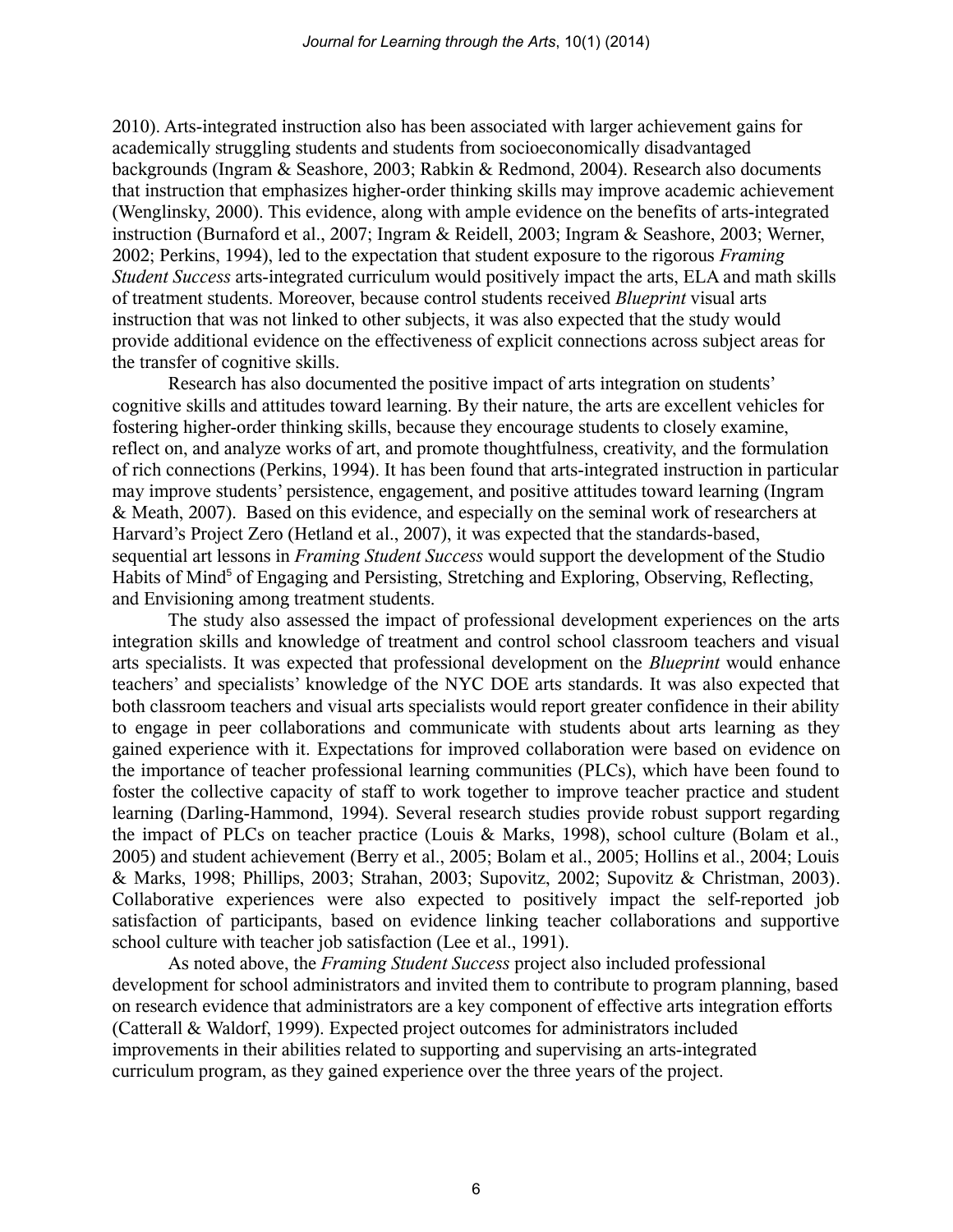Cunnington et al.: Cultivating Common Ground: Integrating standards-based visual arts, ma...

# **Methodology**

The *Framing Student Success* study was designed to answer the following research questions:

- How does a rigorous, standards-based arts integration curriculum, teaching visual arts, literacy, and math skills, impact the ELA, math, and arts skills and cognitive competencies (habits of mind) of students in urban, high-poverty elementary schools?
- How does an arts integration professional development program impact the skills and competencies of educators?

As a cluster randomized control trial, the study of the *Framing Student Success* project study was designed to document project implementation and assess impacts on participating students, classroom teachers, school-based visual arts specialists, school administrators, and Studio artist/instructors. To assess impacts, the study used an experimental design, which is considered by the Institute of Education Sciences (IES) to be the "gold standard" for evaluating the effectiveness of educational interventions. Outcomes were assessed for both treatment and control students and school staff members, in order to enable comparisons of change over time between the groups.

## **Study Design**

The study was conducted in six NYC public elementary schools, all of which had been designated as Schools in Need of Improvement (SINI), identified as Title I schools, and served sizeable English Language Learner and special education student populations at baseline.<sup>6</sup> Each school also had a full-time visual arts specialist on staff who was responsible for teaching visual arts lessons aligned to the *Blueprint.* Prior to project implementation, the six schools were randomly assigned to either the treatment or control conditions. In the three treatment schools, the project was first implemented with a cohort of third-grade students in 2009-2010 and continued through the subsequent two school years, until the end of the students' fifth-grade year (2011-2012). Table I displays unduplicated counts of students who participated in one year, two years, or in the full three years of the project. A total of 545 treatment and 456 control students participated in *any* of the three project years, with a total of 266 treatment and 227 control students participating in *all* three project years.

Whereas treatment students received all components of the intervention, control group students and staff did not participate in any *Framing Student Success* project activities. School staff and students in target grades in both the treatment and control schools participated in evaluation activities, as detailed below. Approval for the collection of evaluation data in treatment and control schools, including collection of student demographic and achievement data, was obtained from Metis's internal Institutional Review Board (IRB), as well as the NYC DOE's IRB prior to each year of the study.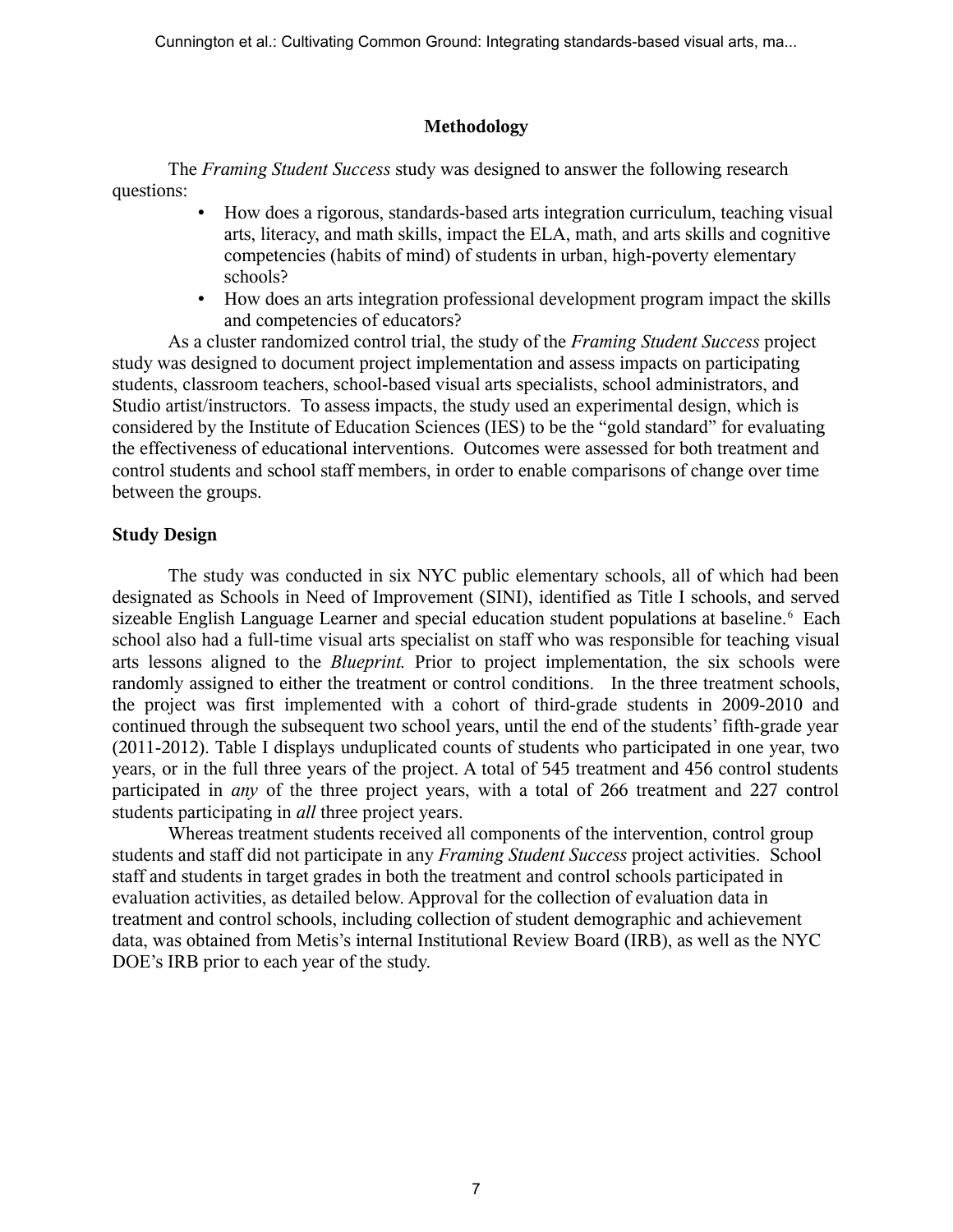| Study<br>Group | 1 Year | 2 Years | 3 Years<br>(Full Study) | Total |
|----------------|--------|---------|-------------------------|-------|
| Treatment      | 173.   | 106     | 266                     | 545   |
| Control        | 148    | 81      | 227                     | 456   |

Table I *Framing Student Success Student Participation by Number of Years (Unduplicated Counts)*

As shown in Table II, students in each of the participating schools were demographically similar. Most participating students in both treatment and control schools were from racial and ethnic minority backgrounds, and approximately half were female. To establish baseline equivalence of the treatment and control groups, independent-samples *t*-tests were conducted to test whether schools in the treatment condition and those in the control condition were equivalent on school-level baseline measures (e.g., demographics and ELA and math achievement). The results indicate that there were no statistically significant differences between the treatment and control schools at baseline. Given that random assignment was conducted at the school level, school-level baseline measures are appropriate for demonstrating evidence of baseline equivalence when student-level measures are not available (What Works Clearinghouse, 2014).

Table II

*Baseline Demographic Profiles of Framing Student Success Treatment (T) and Control (C) Schools (2008-2009)*

| School         | Male  | White   | <b>Black</b> | Asian | Hispanic | Other   | ELL   | Special<br>Education | Free/<br>Reduced<br>Lunch |
|----------------|-------|---------|--------------|-------|----------|---------|-------|----------------------|---------------------------|
| T1             | 52.5% | 5.8%    | 28.4%        | 4.3%  | 61.6%    | $0.0\%$ | 7.7%  | 28.6%                | 78.7%                     |
| T2             | 53.5% | $0.0\%$ | 36.2%        | 1.6%  | 62.2%    | $0.0\%$ | 18.1% | 43.2%                | 100.0%                    |
| T <sub>3</sub> | 50.1% | 1.3%    | 36.4%        | 22.1% | 40.2%    | $0.0\%$ | 15.9% | 17.2%                | 80.0%                     |
| <b>Total</b>   | 51.7% | 3.3%    | 21.5%        | 10.8% | 56.2%    | $0.6\%$ | 13.2% | $6.7\%$              | 84.7%                     |
| C1             | 51.1% | 1.1%    | 18.1%        | 2.1%  | 78.2%    | 0.5%    | 16.5% | 23.4%                | 85.5%                     |
| C <sub>2</sub> | 52.6% | 3.4%    | 24.5%        | 9.6%  | 62.2%    | $0.3\%$ | 31.3% | 15.9%                | 88.3%                     |
| C <sub>3</sub> | 21.7% | $0.4\%$ | 22.9%        | 0.4%  | 75.8%    | 0.4%    | 26.3% | 53.8%                | 94.1%                     |
| <b>Total</b>   | 53.4% | $1.7\%$ | 29.1%        | 3.6%  | 71.9%    | $1.2\%$ | 21.6% | 12.1%                | 89.1%                     |

Table III

*Baseline Achievement Profiles of Third-Fifth Grade Students in Framing Student Success Treatment (T) and Control (C) Schools (2008-2009)*

| School                 | % Proficient ELA | % Proficient Math |
|------------------------|------------------|-------------------|
| T1                     | 64.4%            | 83.1%             |
| T <sub>2</sub>         | 64.3%            | 84.1%             |
| T3                     | 72.1%            | 88.1%             |
| <b>Treatment Total</b> | 66.9%            | 85.1%             |
| C <sub>1</sub>         | 68.9%            | 93.5%             |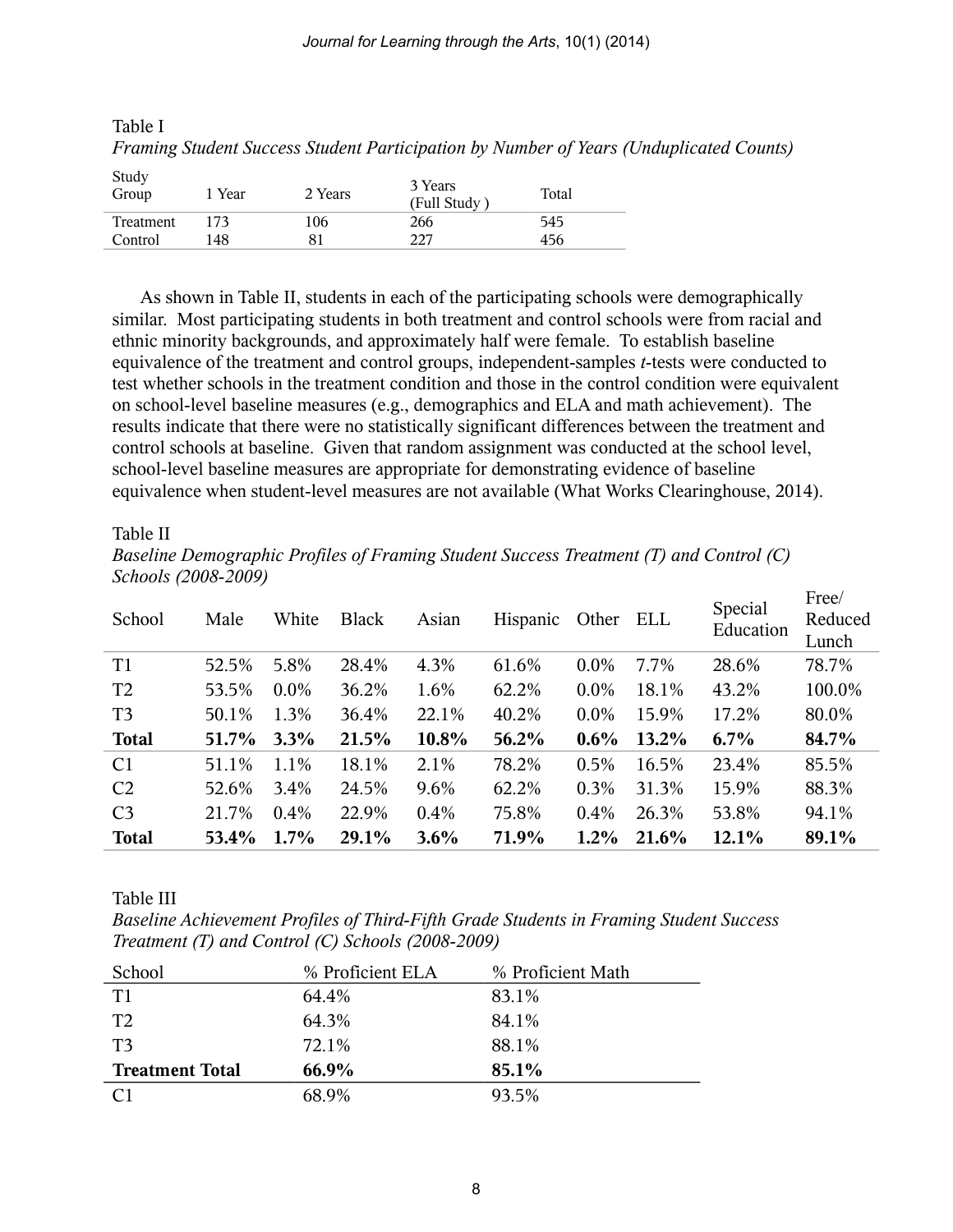Cunnington et al.: Cultivating Common Ground: Integrating standards-based visual arts, ma...

| C <sub>2</sub>       | 59.9% | 88.2% |
|----------------------|-------|-------|
| C <sub>3</sub>       | 48.1% | 73.1% |
| <b>Control Total</b> | 58.9% | 82.4% |

Sixty-six classroom teachers participated in the project across the three treatment schools, while 52 teachers participated across the three control schools. The majority of classroom teachers participated for one year; however, a small number of teachers who were assigned to different grades participated over multiple years. Treatment school visual arts specialists and administrators were invited to participate in professional development and research activities in all three project implementation years, and most did so (N=3 visual arts specialists and 15 administrators). Likewise, in control schools, a total of three visual arts specialists and 15 administrators participated in evaluation activities.

### **Measures**

Project implementation was measured through: reviews of project documentation, including curriculum and professional development materials; observations of *Framing Student Success* classroom lessons, using a locally-developed rubric; and observations of professional development sessions. Focus groups and interviews also were conducted with samples of treatment school staff (at the end of each year), treatment students (at the end of the final project year), control school staff (at the end of the project), and project artist/instructors to gather details on project implementation and anecdotes elucidating examples of potential impact.

To measure project impact on student academic achievement in literacy and math, three years of student NYS ELA and math test scores were collected. After each project implementation year, researchers obtained individual standardized test scores (performance levels and scale scores) for participating students in both the treatment and the control groups. Spring 2010, spring 2011, and spring 2012 NYS ELA test scores were available for 84% of fifthgrade treatment group students (N=315) and 88% of fifth-grade control group students (N=292). Spring 2010, spring 2011, and spring 2012 NYS math test scores were available for 87% of fifthgrade treatment group students ( $N=329$ ) and 89% of fifth-grade control group students ( $N=296$ ).<sup>7</sup>

A sample of treatment students, consisting of two classrooms in each of the three treatment schools when students were in third grade, was selected to have their artwork assessed using rubrics developed by Studio staff and artist/instructors to accompany each curriculum unit. Sample students were tracked and assessed through the remainder of the project as they moved on to different grades and classrooms. Each year, following implementation of the arts-integrated units, artist/instructors completed assessment rubrics (for students in one of the two schools in which they did not teach) for the selected students. At the end of the project, three years of visual arts rubric data were available for 63 treatment students.<sup>8</sup>

At the end of the third, and final, project year, when students were in fifth grade, the NYC Visual Arts Benchmark Arts Assessment was administered to all treatment and control students. A tool developed by the federally-funded *Arts Achieve* project, the Benchmark Arts Assessment is an assessment of student visual arts skills conducted in a two-hour session that includes art making activities.<sup>9</sup> The internal consistency of the 31 items on the spring 2012 Visual Arts Benchmark Arts Assessment was 0.85, and inter-rater reliability ranged from 0.43 on the "Using Shapes" sub-task of the art-making activity to 0.70 on the "Visual Arts Vocabulary"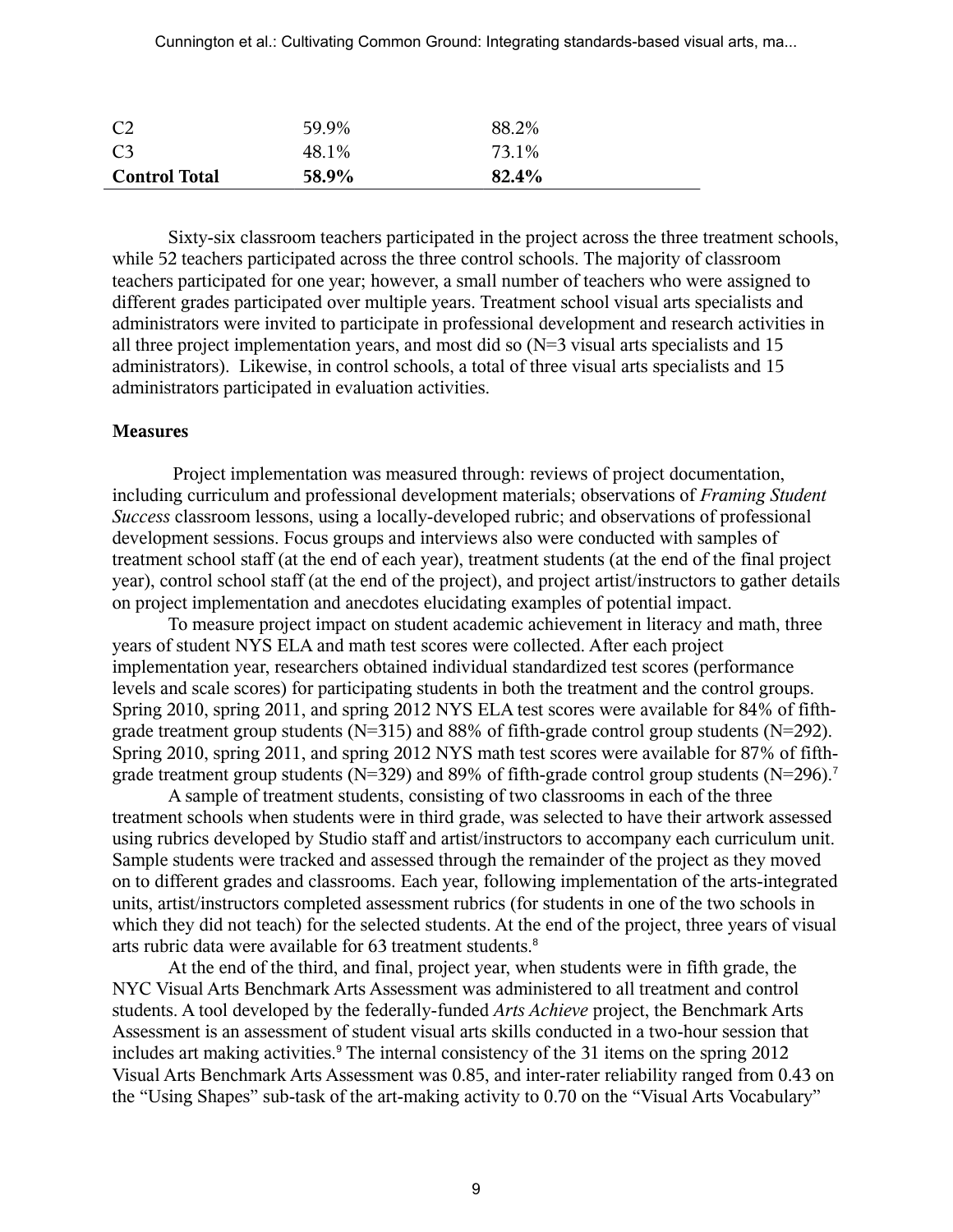and "Writing Skills" sub-tasks of the written reflection activity. A total of 109 treatment and 100 control school students took the Benchmark Arts Assessment, providing a snapshot of treatment and control students' visual art skills at the end of the *Framing Student Success* project.

Students' Studio Habits of Mind, including Engaging and Persisting, Stretching and Exploring, Observing, Reflecting, and Envisioning (Hetland et al., 2007), were assessed by classroom teachers in treatment and control schools using the Studio Habits of Mind rubric and rating tool, a locally-developed rubric<sup>10</sup> designed collaboratively by project evaluators and Studio staff. The instrument was revised and finalized with the guidance of a committee of Studio Habits of Mind assessment developers, including Lois Hetland, one of the developers of the Studio Habits of Mind.

Treatment and control school classroom teachers used the Studio Habits of Mind rubric to assess students' Studio Habits of Mind in each year of project implementation. Teachers were instructed to assess students based on their behaviors over the previous 30 days in the classroom. The rubric was completed by third-grade teachers in spring 2010, by fourth-grade teachers in fall 2010 and spring 2011, and by fifth-grade teachers in fall 2011 and spring 2012. Teachers rated each student on a five-point scale, where 1=Beginner and 5=Expert for each of the five habits of mind. Studio Habits of Mind data collection rates for the treatment group ranged from 55% of students in spring 2012 to 87% of students in fall 2010; control group data collection rates ranged from 48% in spring 2010 and fall 2011 to 74% in fall 2010.

In order to assess the impact of the *Framing Student Success* project activities on educators' skills, collaborations, and job satisfaction, surveys of classroom teachers, visual arts specialists, school administrators, and Studio artist/instructors were developed collaboratively by evaluators and Studio staff through an iterative process involving multiple reviews and revisions. Survey items on job satisfaction were drawn from the Maslach Burnout Inventory-Educator Survey<sup>11</sup> (Maslach et al., 1996) and the Professional Quality of Life Scale<sup>12</sup> (Stamm, 2005). Surveys were administered to staff in the treatment and control schools at the beginning and end of each project year to measure change over time. Matched pre-post treatment school staff response rates ranged from 71% in 2009-2010 to 63% in 2010-2011 to 65% in 2011-2012. Matched pre-post control school staff response rates ranged from 65% in 2009-2010 to 47% in 2010-2011 to 53% in 2011-2012.

## **Analyses**

Qualitative data from staff surveys, interviews, and focus groups were summarized and content-analyzed to elucidate participant experiences and program impacts, and then triangulated with quantitative survey data and project documentation.

Descriptive analyses were conducted on all quantitative data, including data from achievement tests (NYS ELA and NYS Math tests), the Benchmark Arts Assessment, the Studio Habits of Mind rubric, and the visual arts rubric. Within-group analyses were conducted for all measures.

Between-group analyses were also conducted on Benchmark Arts Assessment data, Studio Habits of Mind data, and achievement data. Chi-square tests of independence were used to compare the percentages of treatment and control students achieving proficiency on each subtask of the Benchmark Arts Assessment. An independent samples *t*-test was used to assess differences in the means of the overall Benchmark Arts Assessment scores (weighted totals) for each group. Repeated measures analyses of variance were conducted on Studio Habits of Mind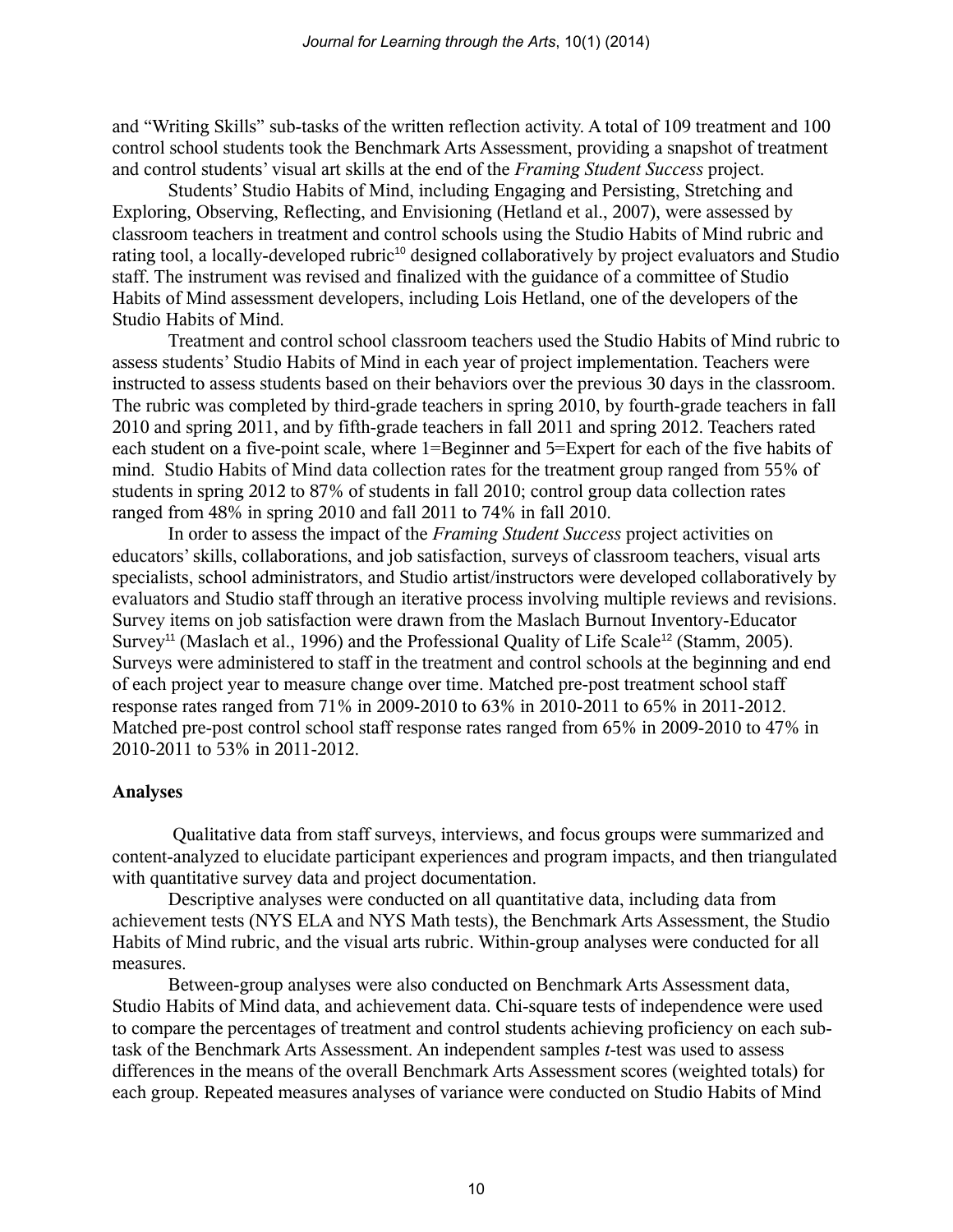data to assess changes over time and to contrast these changes between the treatment and control groups to ascertain impact on project participants. Multiple regression analyses were conducted on NYS ELA and NYS math scale scores to compare treatment and control group student outcomes in 2011-2012, after controlling for multiple factors potentially related to student achievement outcomes, such as demographic factors (e.g., race, special education status, and free/reduced price lunch eligibility) and prior achievement (2009-2010 scale scores). The regression analyses included 2011-2012 fifth-grade students who participated in any number of project years, in order to allow for the inclusion of indicators of years of participation. It should be noted that each of these data points (e.g., Benchmark Arts Assessment scores, Studio Habits of Mind ratings, and ELA and math scale scores) was used to assess the success of the intervention. The Benchmark Arts Assessment was the primary measure of between-group differences in arts achievement; the Studio Habits of Mind rubric was the primary measure of growth in Studio Habits of Mind for the two groups; and the NYS ELA and Math assessments were used to assess between-group differences in ELA and math learning.

### **Results**

## **Implementation Study Findings**

The implementation study of the *Framing Student Success* project highlights several lessons learned from this three-year experimental demonstration of rigorous, co-equal, artsintegrated instruction in the visual arts, literacy, and math. These include the importance of collaborations and communication among artist/instructors and teachers, the ongoing need for differentiation of the curriculum units, and the challenges posed by busy schedules and the curricular shift to the CCSS beginning during project implementation.

The artist/instructors (including one of the authors of this article) reported that ongoing collaborations with Studio staff, classroom teachers, school-based arts specialists, and math and literacy coaches were a vital component of the project in that they allowed for the continuous realignment of the units in real time, as the units were being taught. It was also critical that the units were taught by the artist/instructors, all of whom were practicing, exhibiting professional artists with extensive experience and training in teaching elementary school children. Throughout all lessons, artists were able to model the creative process and artists' ways of seeing, thinking, and working with materials. Studio Habits of Mind were embedded seamlessly into their teaching and references to other artists' work as inspiration reflected genuine enthusiasm, authentic modeling, and their deep content knowledge. Teachers' contributions were equally critical: their ongoing involvement informed day-to-day lessons as well as the design of subsequent units. They helped artists tailor the lessons to the needs of their students, whenever possible. Differentiation was balanced with a continual effort, coordinated by Studio staff, to teach the units in the same way across each school, in order to maintain fidelity of implementation. Achieving this balance required frequent communication among the three artist/instructors and ongoing support from Studio staff. The artists found that the complexity of the integrated curriculum necessitated ongoing, informal communication with each other to solve unforeseen challenges and to share student work in progress. This communication aided a process of continual, formative assessment and refinement of the units as they were being taught.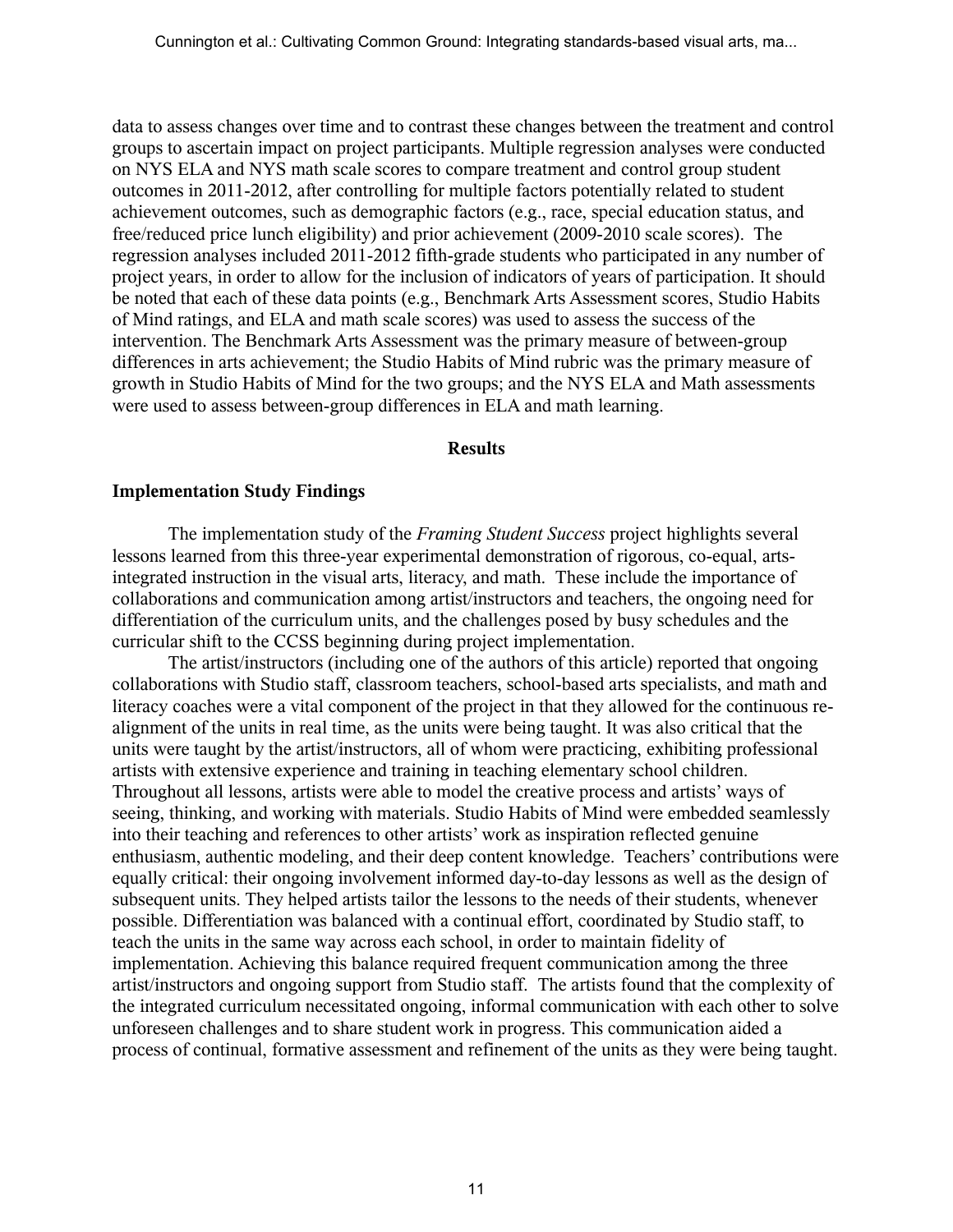Artist/instructors found it necessary to tailor the pacing and content of the curriculum units to the skill levels of the high-needs student populations served by the target schools. Some of the units were particularly challenging for classes serving special education students, and the artists found they had to break the lessons down into smaller chunks of information in order to reach students effectively. In some cases, they found they had to spend time re-teaching a skill that students had not mastered in earlier grades, such as cutting with scissors or measuring with a ruler. Classes facing such challenges often needed more than the allotted six weeks to complete the units, and the artists sometimes offered extra sessions at lunch time or after school to give students struggling with their motor skills additional time to practice. Often, insufficient time remained at the end of the unit to engage in planned discussions offering opportunities for reflections on lessons learned. In contrast, some classes completed the units relatively quickly and had plenty of time left for reflective discussions.

Another implementation lesson concerns the extent to which artist/instructors had to develop their own instructional skills to reinforce literacy and math skills in order to successfully collaborate with classroom teachers, after previously having focused their professional experience and teaching on visual arts skills and concepts. Some of the Studio staff and artist/instructors initially saw more natural overlap between visual arts and literacy skills (e.g., observation and reflection). However, artist/instructors reported that they learned to seize opportunities to make explicit, natural connections between visual arts and math, particularly because visual and spatial reasoning<sup>13</sup> are essential to both domains. Some of the artist/instructors felt less comfortable co-teaching math than they did literacy, and they requested support and mentoring from the artists who were more comfortable incorporating math skills into art instruction. The artists also worked with classroom teachers to teach the math and literacy skills in a manner aligned with their daily classroom instruction. Most classroom teachers were engaged co-teachers, but often struggled to find enough time to teach planned supplemental lessons between sessions (e.g., having students engage in writing assignments related to their art work).

As planned at the outset of the project, collaborations among teachers and visual arts specialists were encouraged when specialists were able to observe and support the arts-integrated lessons as they were taught by the artist/instructors. Although the busy schedules of specialists, often responsible for all visual arts instruction in their schools, sometimes prevented their regular participation in *Framing Student Success* lessons, both visual arts and classroom teachers reported that they are more likely to collaborate to implement an arts-integrated unit after participating in the project.

Two of the three treatment school visual arts specialists continued to teach the *Framing Student Success* curriculum units after the project moved on to the next grade level, and after the project ended completely. In some cases, the arts specialists taught the units on their own, without any collaborations with classroom teachers, whereas, in other cases, classroom teachers supported the arts specialists' teaching of the arts portion of the units by teaching the ELA portion of the unit (e.g., by having students write about their art work). Arts specialists reported that some teachers were more interested in teaching the units than others, and they felt that the extent of their collaborations with teachers depended on teacher interest and motivation.

Several teachers indicated that they had gained a new appreciation for arts integration, particularly after seeing how the *Framing Student Success* units successfully engaged academically struggling students and students with disabilities. Still, by the end of the project, teachers felt that they would not be able to teach the arts portion of the lessons with the same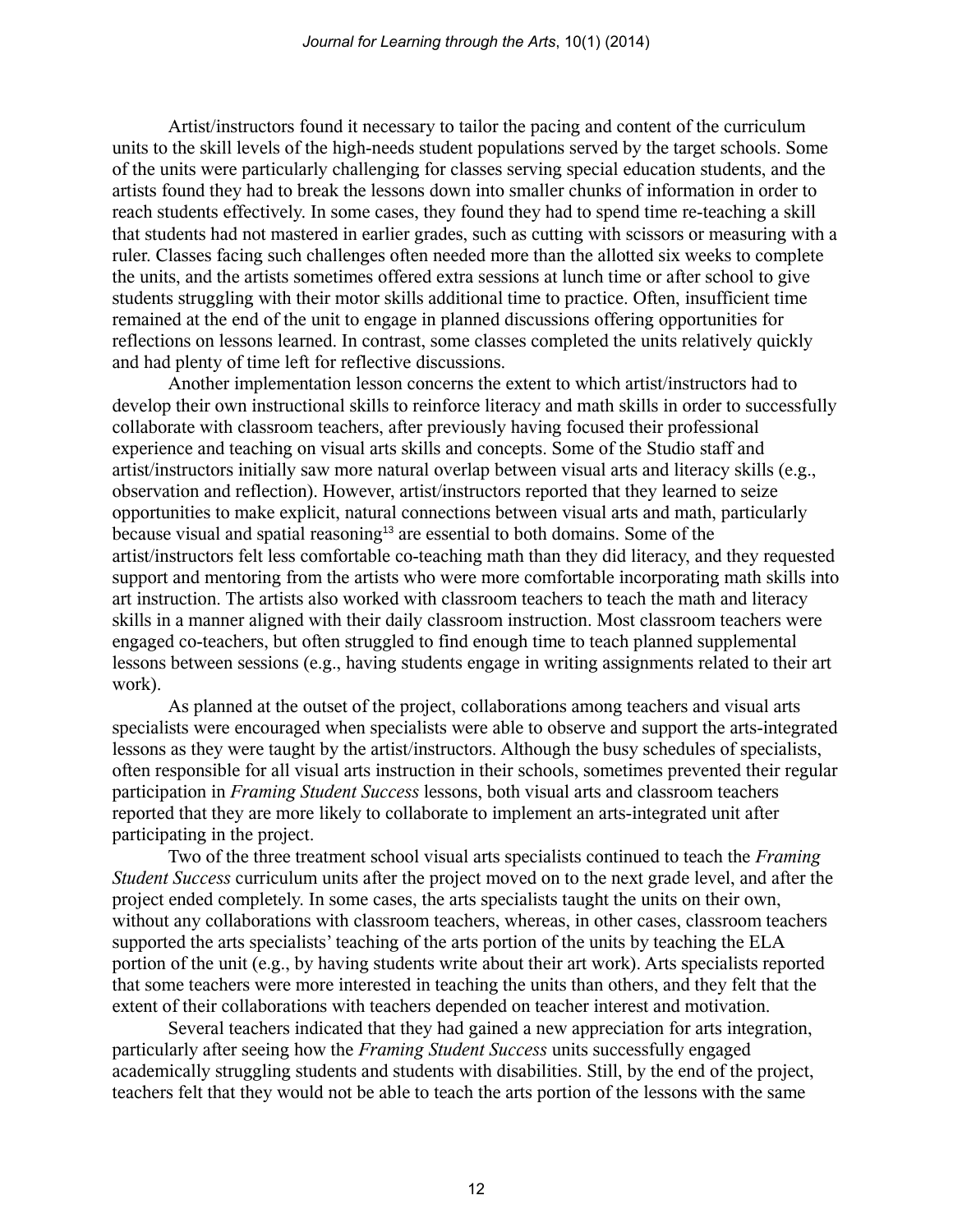level of rigor as a trained arts educator, nor were they expected to do so. Follow-up interviews with teachers revealed that only a few have continued to teach the *Framing Student Success*  curriculum units or lessons from them. Those teachers who have continued teaching the units tend to emphasize the literacy or math skills and often teach an abbreviated version of the arts lesson to enhance the literacy or math learning. However, several teachers who could not find the time to teach the units reported integrating visual arts activities into classroom lessons on their own, sometimes after discussing ideas with the school visual arts specialist.

Follow-up interviews also revealed that many teachers remained interested in collaborating with arts specialists, but few were able to do so given scheduling conflicts, such as when teacher preparation and meeting time conflicted with specialists' teaching times, and the additional demands of professional development and curriculum alignment work in preparation for the transition to the CCSS. Both teachers and specialists noted that scheduling constraints and heavy teaching loads would continue to pose a challenge to their collaborations.

## **Impact Study Findings**

Overall, the *Framing Student Success* impact study findings indicate that the project improved treatment students' visual arts skills, literacy and math achievement, and the Studio Habit of Mind of reflecting. Findings also suggest that the project had positive impact on the arts integration skills and knowledge of treatment school classroom teachers and visual arts specialists, and on the arts integration supervisory and support skills of school administrators. Specific results for each area of impact are provided in the paragraphs below.

**Student ELA and math achievement***.* Figure I displays mean scale scores on the NYS ELA and NYS math tests for both the treatment and control groups during each year of the project. As shown, the treatment group achieved higher mean scale scores than the control group during each year of the project in both ELA and mathematics. In ELA, the performance gap between the two groups increased slightly from 2010 to 2011 and then decreased from 2011 to 2012. In math, the performance gap between the two groups increased greatly (by almost 100%) from 2010 to 2011 and then decreased slightly from 2011 to 2012. It should be noted that math scores declined, on average, across all NYC public schools from 2010 to 2011, due to a revision of assessment scoring procedures.<sup>14</sup>



Figure I *Results of Repeated Measures Analyses of Variance: Spring 2010, 2011, and 2012 NYS Achievement Test Mean Scores*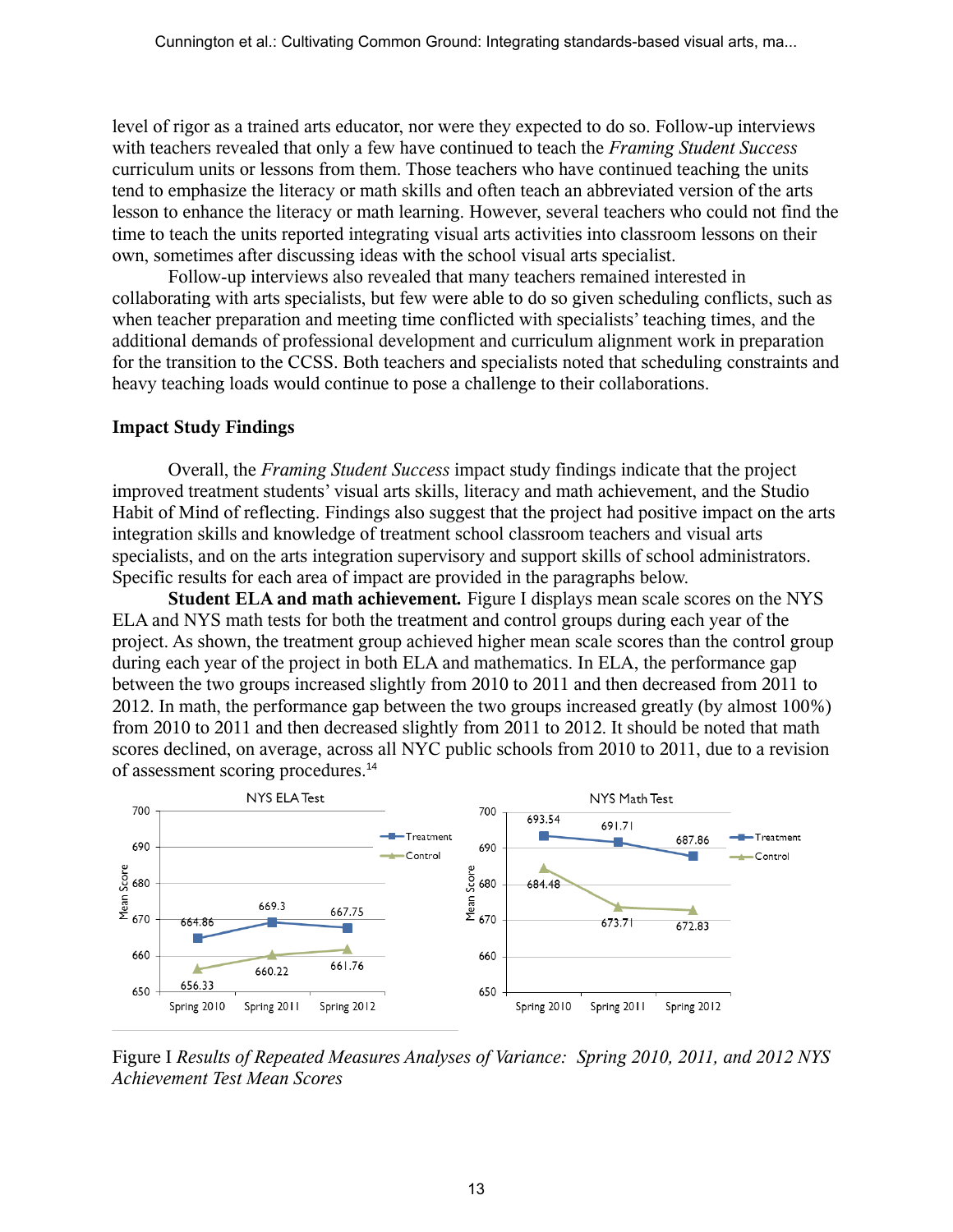Multiple regression analyses were conducted to assess whether there were significant differences between the treatment and control groups in 2012 ELA and math performance, holding constant 2010 (Year 1) ELA and math test scores, 2010 student demographic characteristics (race, gender, free/reduced price lunch eligibility [FRL], average daily attendance, and ELL and special education status), and years of participation in the project [dosage]). The results of these analyses indicate that, after controlling for demographics, dosage, and prior achievement, treatment group students made greater learning gains than control group students in ELA (ES=0.121 SDs;  $p<0.05$ ) and math (ES=0.240 SDs;  $p<0.001$ ).

Table IV

|                                           | <b>ELA</b>   | Math        |  |
|-------------------------------------------|--------------|-------------|--|
| Intercept                                 | $0.684$ **   | 0.114       |  |
| 3rd Grade NYS ELA Scale Score 2010        | $0.437$ ***  | $0.487***$  |  |
| Gender                                    | 0.059        | 0.040       |  |
| English Language Learner 2010             | $-0.142*$    | $-0.064$    |  |
| Special Education 2010                    | $-0.539$ *** | $-0.568***$ |  |
| Free or Reduced Price Lunch Eligible 2010 | $-0.164$ **  | $-0.075$    |  |
| Average Daily Attendance 2010             | 0.000        | 0.001       |  |
| Hispanic <sup>a</sup>                     | $-0.262$     | 0.045       |  |
| Black <sup>a</sup>                        | $-0.455*$    | $-0.027$    |  |
| $\text{Asian}^a$                          | 0.129        | $0.490*$    |  |
| Other Race <sup>a, b</sup>                | 0.228        | 0.286       |  |
| Dosage                                    | $-0.056$     | $-0.065$    |  |
| <b>Treatment Group</b>                    | $0.121*$     | $0.240***$  |  |
| $R^2$                                     | 0.496        | 0.470       |  |
| F                                         | 50.067       | 45.877      |  |

*Results of Regression Models Predicting ELA and Math Scores of 5th Grade Framing Student Success Study Participants*

*Note:* Table presents unstandardized regression coefficients. Dependent variables are standardized student test scores (scale scores) from spring 2012, when students were in fifth grade.  $*p<0.05$ ,  $*p<0.01$ .,  $**p<0.001$ 

<sup>a</sup> Dummy variable indicators of student race; comparison is to White students

<sup>b</sup> Other race category includes Native Americans, Native Alaskans, and Multi-Racial individuals.

In focus groups, students themselves noted that the project helped them learn math concepts, such as ratio, symmetry, and fractions, and practice ELA-relevant skills such as looking carefully at objects and talking about an author's or artist's purpose. In classroom teacher focus groups, some teachers concurred with these improvements, reporting that they observed positive changes in students' critical thinking, listening, and descriptive writing skills.

**Student Studio Habits of Mind***.* During the third and final project year (2011-2012), treatment students demonstrated significantly more growth than control students in the skill of reflecting, according to the results of a repeated measures analysis of variance  $F(92, 274) =$ 7.550,  $p<0.01$ ; ES=0.33). During the second project year (2010-2011), repeated measures analyses of variance revealed no significant differences between the treatment and control group students in fall 2010 to spring 2011 gains for any of the five Studio Habits of Mind.

Although the quantitative data did not reveal significant differences in student growth on the Studio Habits of Mind, qualitative data suggest that treatment students made gains in the habits of observation, reflection, and persistence skills. In focus groups, students reported that they developed their observation skills and gained experience reflecting on their artwork; data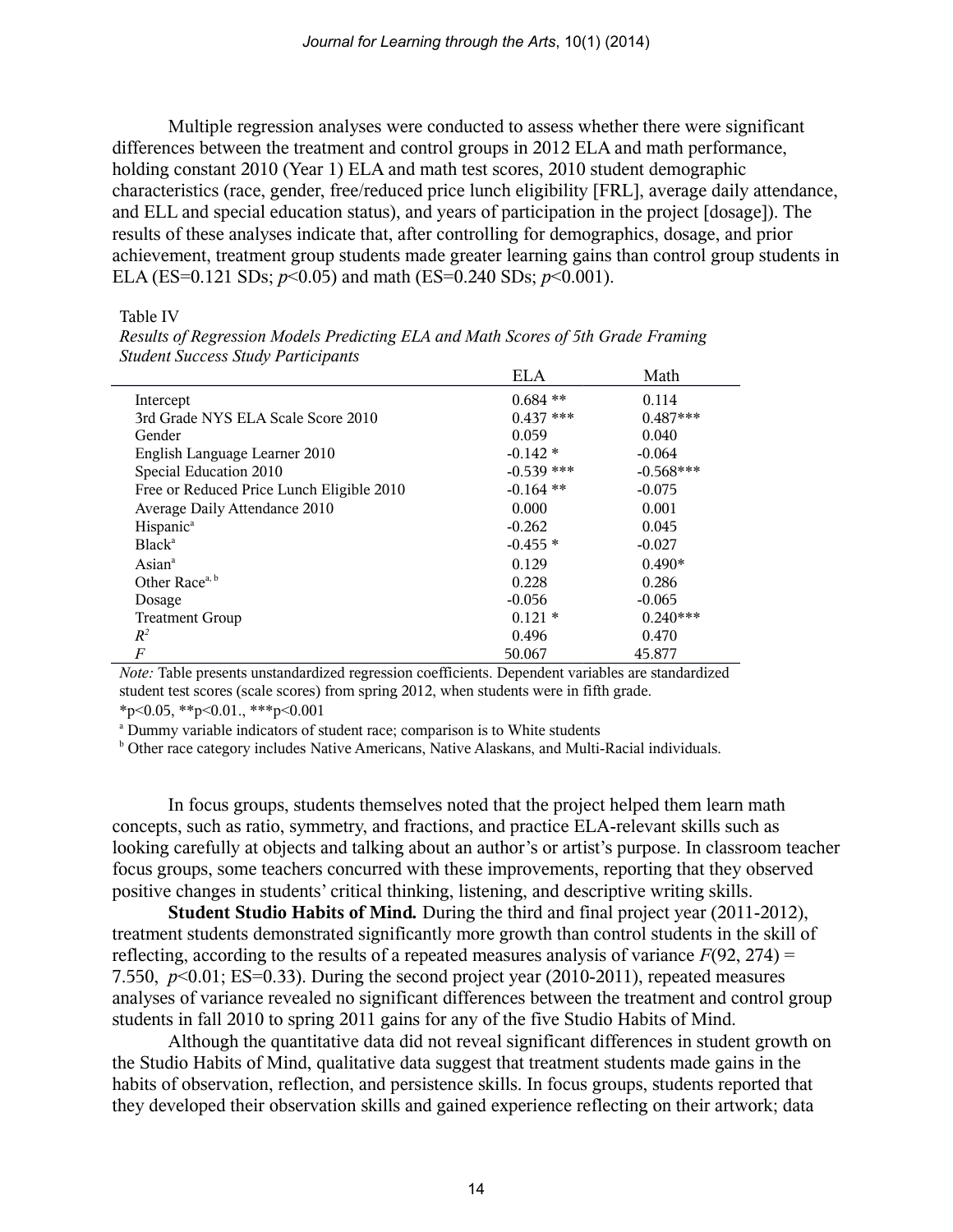also indicate that students may have learned to persist with a task after making a mistake. Students described learning to look carefully at objects, and several talked about how helpful it was to share and discuss their artwork with their peers. A few students also noted that they learned through the project that it was okay to make mistakes, which would also help them to try again and persist through completion of any given task. Given the usefulness of these "soft skills" for all types of learning, gains in these Studio Habits of Mind may support students' achievement in core academic subjects.

Qualitative data also highlighted the project's unintended impact on student engagement and self-confidence. In focus groups and interviews conducted at the end of each of the three project years, school staff consistently reported the positive impact of *Framing Student Success*  participation on students' socio-emotional skills and school engagement. In focus groups, classroom teachers often commented that students were highly engaged during *Framing Student Success* lessons, resulting in a reduction in classroom behavioral problems. Several teachers also felt that students benefited from opportunities to work together as a team, as well as from the exposure to new ideas. Several treatment school staff members noted that they had observed improvements in students' self-esteem as a result of the project, and reported that it seemed to help some struggling students to become more engaged in school. Teachers also felt that students may have benefited from a sense of accomplishment, and also gained confidence, which they believed would ultimately lead to academic gains.

**Student visual arts skills.** Students' visual arts skills were assessed through visual arts skills assessment rubrics that were implemented as part of the treatment at the end of each curriculum unit, and through the Benchmark Arts Assessment, administered in both treatment and control schools at the end of the final project year, 2011-2012.

As shown in Figure II, 62 percent of students in the three-year visual arts skills rubric sample (N=63) scored at proficient ("meeting expectations") or advanced ("exceeding expectations") in 2009-2010 at the end of the first project year, whereas 75 percent of students in the sample achieved proficiency by the end of the third year of the project, according to frequency distributions. When disaggregated by school, the data show that the majority of students assessed in each treatment school achieved proficiency in their visual arts skills by 2011-2012. In focus groups, teachers described seeing students' arts skills and arts vocabulary improve over time. However, it should be noted that in two of the three treatment schools, T1 and T2, fewer students in the visual arts rubric sample demonstrated proficiency in the second project year. Studio staff theorized that this dip could be due to the fact that the rubrics created to accompany each unit were more rigorous in the second year, as artists became more familiar with assessment development processes. Artists may also have become more critical raters as they used the rubrics to assess each other's students, as described above.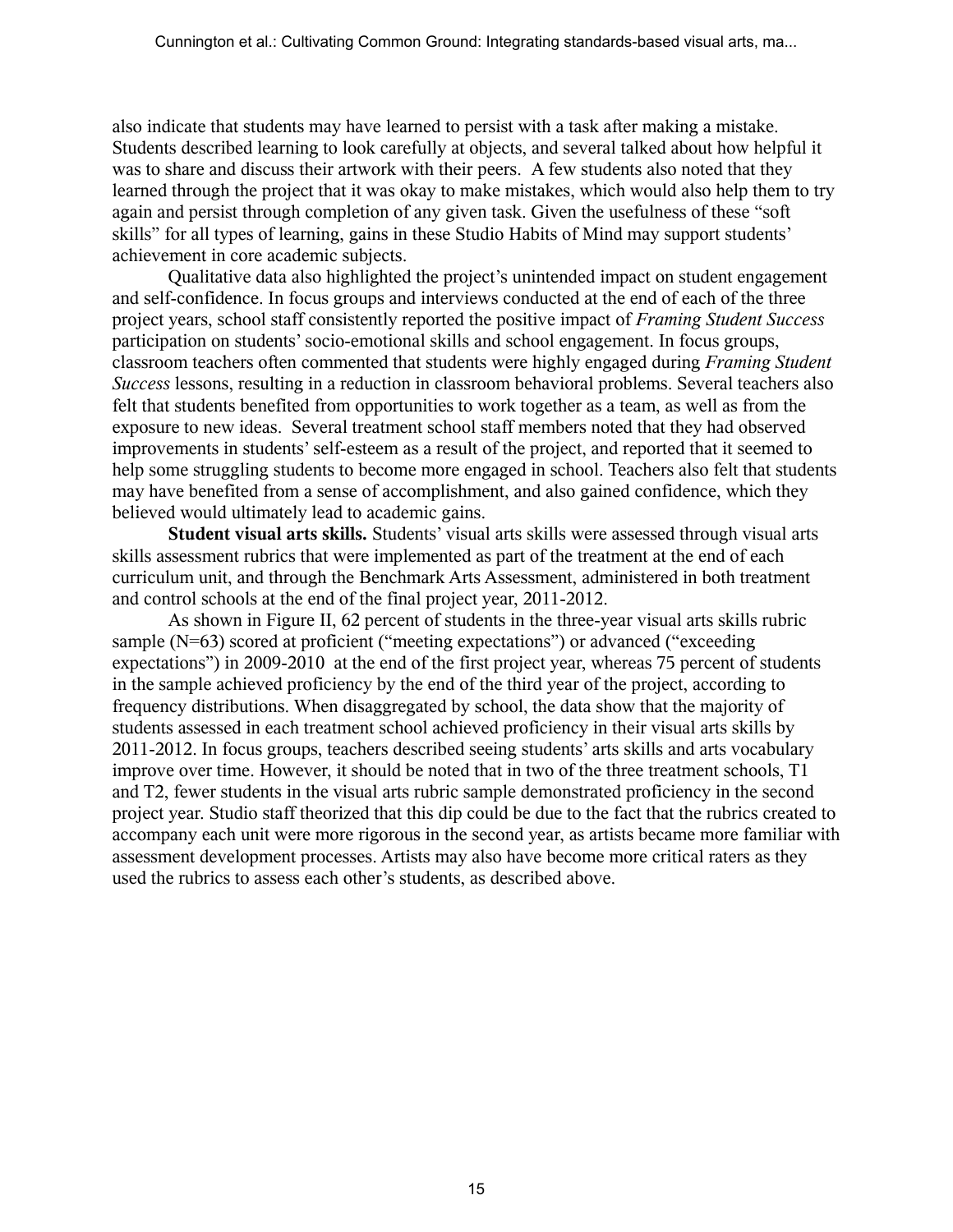

Figure II *Percentage of Treatment Student Visual Arts Rubric Data Sample Achieving Proficiency (2009-2010 to 2011-2012)*

 In order to analyze the results of the Benchmark Arts Assessment, chi-square tests of independence were conducted to determine whether there were differences in the percentage of treatment and control group students performing at or above the proficient level on individual assessment items. Although the two groups performed similarly on many items, significantly greater proportions of treatment group students than control group students demonstrated proficiency on seven visual arts skills, including creating visual textures, using lines to create a drawing, knowledge of primary and secondary colors, and writing coherent reflections on artwork ( $X^2$  range from 3.48 to 20.32;  $df = 1$ ;  $p \le 0.05$ ). However, a significantly higher proportion of control group than treatment group students demonstrated proficiency on the "handles materials competently" portion of the art making component of the Benchmark Arts Assessment ( $X^2$ =5.46; *df* = 1; *p*<0.05), which could be due to the fact that control students continued to receive regular arts education classes during the project, whereas many treatment students received art instruction only through the *Framing Student Success* project However, it is possible that the broad scope of this integrated curriculum diverted some of the students' attention away from the basics of working with materials. Further research would need to be conducted to confirm whether or not this is a necessary trade-off. The results for all items reflecting statistically significant differences between groups are displayed in Figure III below. Figure III *Percent of Students Scoring Proficient on Select Spring 2012 Benchmark Arts Assessment Items*

The group means of the overall Benchmark Arts Assessment scores (weighted totals) were compared across the treatment and control groups using an independent samples *t*-test to assess overall differences in visual arts skills proficiency between the groups. Treatment group students achieved a mean total score of 66.54, which was 2.83 points higher than the mean total score of control group students. However, this difference was not found to be statistically significant (*p*=.959).

**School staff outcomes.** Survey data indicated that *Framing Student Success* positively influenced the skills and knowledge of classroom teachers and visual arts specialists. At the end of each of the three years of the project, the majority of classroom teachers agreed or strongly agreed on the post-survey that *Framing Student Success* influenced their skills related to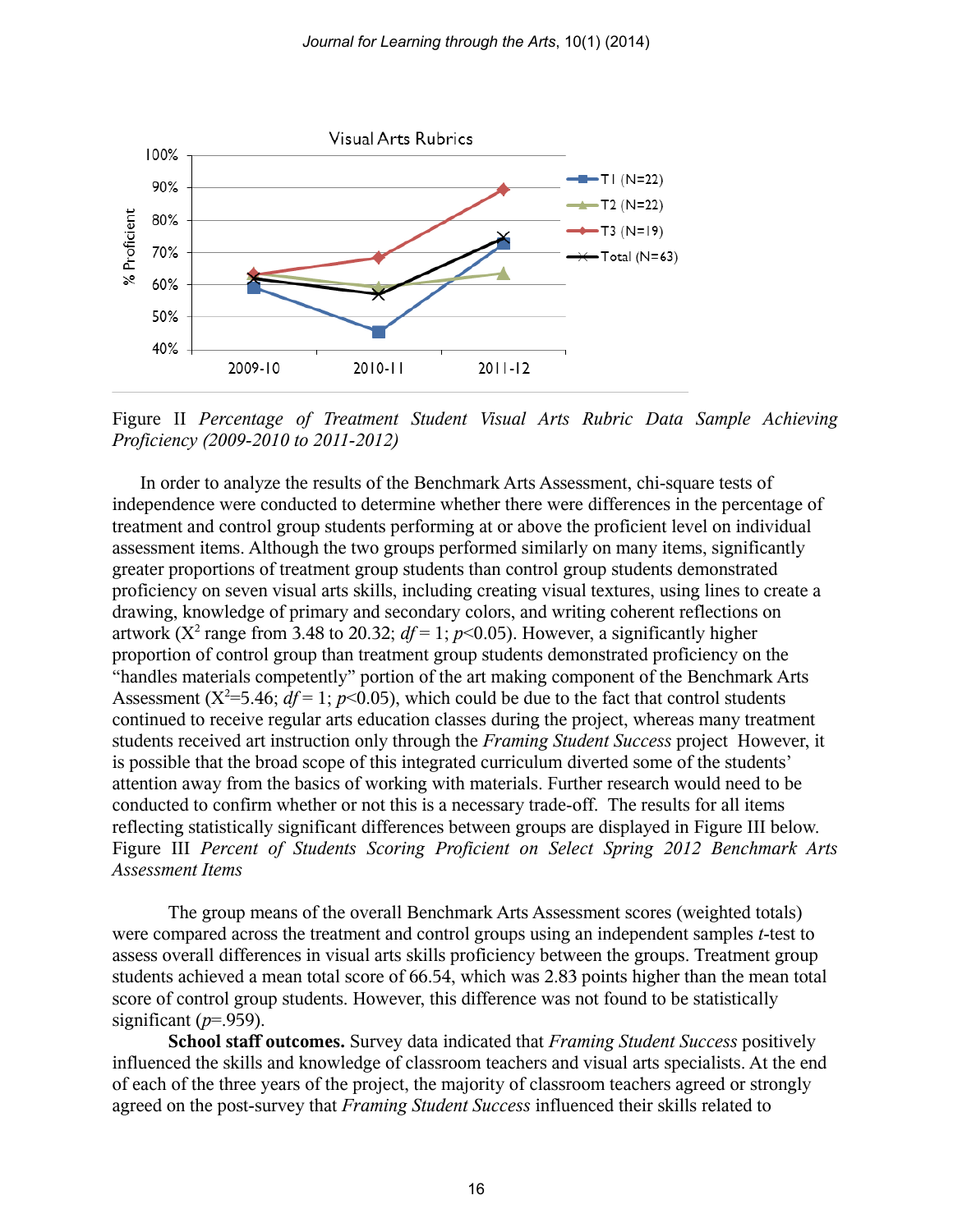communicating with students about arts achievement. In addition, some treatment teachers reported in focus groups that they were more likely to mention students' arts skills during parentteacher conferences. Comparisons of pre-post data revealed that approximately half of teachers had greater knowledge of the visual arts curriculum, i.e., the *Blueprint*, after the project. In focus groups, teachers reported that they became more comfortable teaching visual arts over time and began to see the value of arts integration, as they saw how well it could engage students and help them understand academic subjects. They reported that the project made them more aware of the value of art as an "access point" for other subject areas and helped them see opportunities to incorporate visual arts within the school curriculum. Some teachers reported using specific teaching strategies they had learned from the artist/instructors, including showing students how to "zoom in" and focus on details, which they connected to writing activities, and explaining to students that making mistakes is OK. Finally, several teachers reported in focus groups that working with the teaching artist taught them to be more patient with students and to appreciate diversity in their students' choices towards art making.

In each year of the project, the visual arts specialists in all three treatment schools reported on surveys that the project influenced their skills related to communicating with students about arts achievement and using assessment rubrics. They also reported that the project improved their knowledge of the upper elementary school ELA and math curricula, particularly in the areas of writing and math skills. All three visual arts specialists indicated on surveys that the project positively influenced their job satisfaction and peer collaboration skills. In interviews, visual arts specialists reported that they learned new teaching techniques from the artist/instructors, such as having students go on "gallery walks" to view each other's work and gathering students in a group to give them a clear, close-up view of demonstrations showing how artists can work with each medium.

School administrators indicated on surveys and in interviews that *Framing Student Success* benefited their schools' arts curriculum and their own supervisory skills. Treatment school administrators reported positive impact on their skills related to supervising and supporting a standards-based arts-integrated curriculum program. On surveys, 90 percent of administrators indicated they are now better equipped to provide feedback to teachers on artsintegrated lessons, to assess student artwork, and to communicate with students about their achievement in the arts. They also have a better understanding of the *Blueprint*, after participating in the three-year *Framing Student Success* project. Furthermore, all administrators reported that the project influenced their overall support for arts integration in their schools.

## **Discussion/Conclusions**

As a randomized control trial study, the *Framing Student Success* project provides an uncommon example of rigorous research on interdisciplinary lessons linking arts, literacy, and math standards-based instruction, and demonstrates the potential impact of such lessons for students growing up in poverty. Results indicate that rigorous interdisciplinary instruction that teaches visual arts, literacy, and math skills, and supports cognitive skill development, can increase students' literacy and math learning while nurturing their art making skills and enhancing their ability to reflect meaningfully on their own work and that of their peers. When appropriately supported, students may see the connections among visual arts, math, and literacy skills and concepts.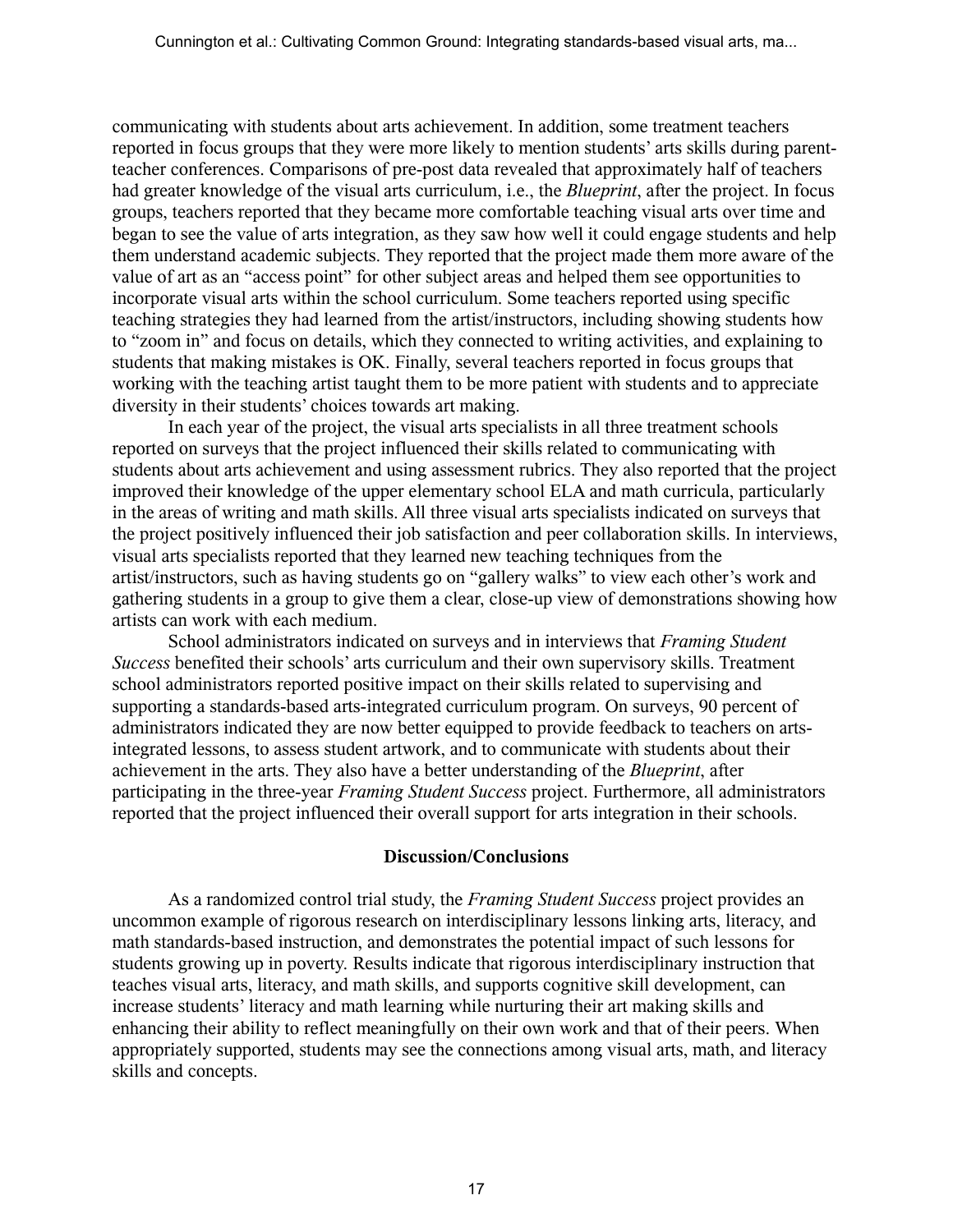The *Framing Student Success* project also provides an unusual example of lessons in which math skills were used to create art, in contrast with the more common practice of presenting art skills as subservient to other disciplines. For example, students applied their prior knowledge of fractions to create a composition based on halves or thirds and used their familiarity with scalene and isosceles triangles to help them draw more accurately a butterfly's wings.

*Framing Student Success* students may have gained new ways to think about and explore other subjects through art and art making, while developing their verbal and written descriptive language skills. This study shows that through the integration of math and literacy with art making, students may have developed a greater appreciation for the relationships among domains. As one student explained, "I never realized before how art was not just making things, but about learning and understanding stuff, not just about art, but science and social studies and math and ELA…..how everything is connected."

Despite its limitations, among them a small sample size, high levels of student mobility, and teachers' limited availability for professional development and collaborative curriculum design, the *Framing Student Success* study provides evidence that, when characterized by highquality arts teaching and standards-based instruction in all subject areas, rigorous arts integration can positively impact student learning. The study findings support the claim that explicit conceptual and skill-based connections between subject areas can facilitate transfer and impact learning in multiple areas.

Findings also highlight the importance of collaborative relationships between arts specialists and other educators in dealing with the complex tensions and opportunities that arise when crossing disciplinary boundaries. Moreover, the study shows that training and embedded professional development can build the capacities of teachers and arts educators to implement an interdisciplinary curriculum and provide additional tools to teach engaging lessons addressing multiple capacities. Possible directions for further research on rigorous, co-equal, visual arts, ELA, and math instruction include replication with a larger sample size and testing of the effects of more explicit teaching of Studio Habits of Mind. Future studies could also investigate factors facilitating the sustainability of similar interventions, including the characteristics of successful cross-disciplinary, collaborative working relationships among arts educators and classroom teachers.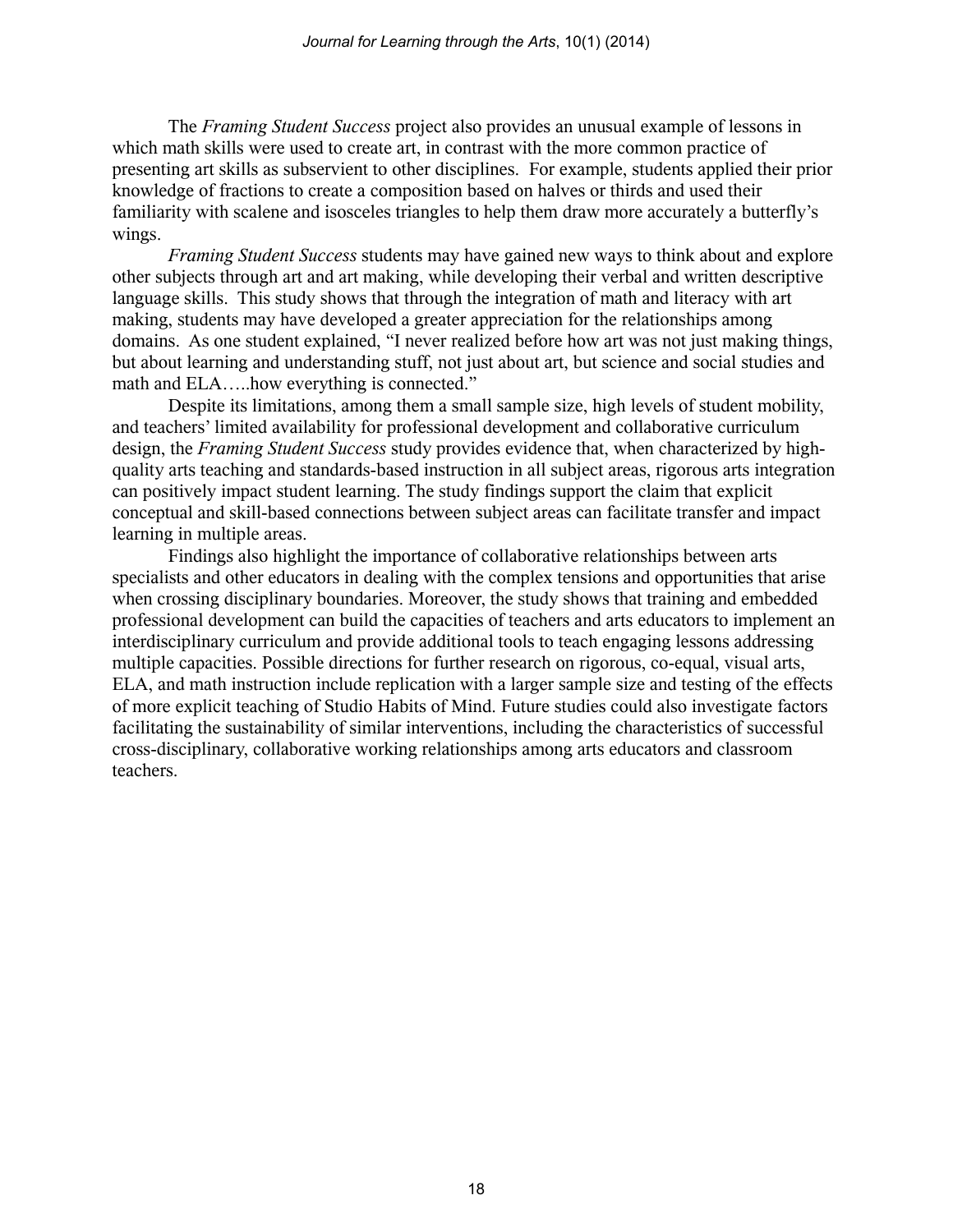#### References

- Bresler, L. (1995). The subservient, co-equal, affective, and social integration styles and their implications for the arts. *Arts Education Policy Review*, *96*(5), 31-37.
- Brewer, T. M. (2002). Integrated curriculum: What benefit? *Arts Education Policy Review*, *103*(4), 31-36.
- Burnaford, G. (2007). Arts Integration Frameworks, Research & Practice. A Literature Review. *Arts Education Partnership*.
- Burnaford, G., Brown, S., Doherty, J., & McLaughlin, J. (2007). *Arts integration frameworks, research and practice: A literature review*. Washington, DC: The Arts Education Partnership.
- Burton, J. M., Horowitz, R., & Abeles, H. (2000). Learning in and through the arts: The question of transfer. *Studies in Art Education*, *41*(3), 228-257.
- Catterall, J.S., & Waldorf, L. (1999). Chicago Arts Partnerships in Education: Summary Evaluation. In E.B. Fiske (Ed.), *Champions of change: The impact of the arts on learning* (pp.47-62). Washington, DC: The Arts Education Partnership.
- Coleman, D. CCSS architect, president, College Board, *ARTSblog*, 17 September 2013.
- Darling-Hammond, L., & McLaughlin, M. W. (1995). Policies that support professional development in an era of reform. *Phi Delta Kappan*, 76 (8), 597–604.
- Hetland, L., & Winner, E. (2004). Cognitive transfer from arts education to nonarts outcomes: Research evidence and policy implications. *Handbook of research and policy in art education*, 135-162.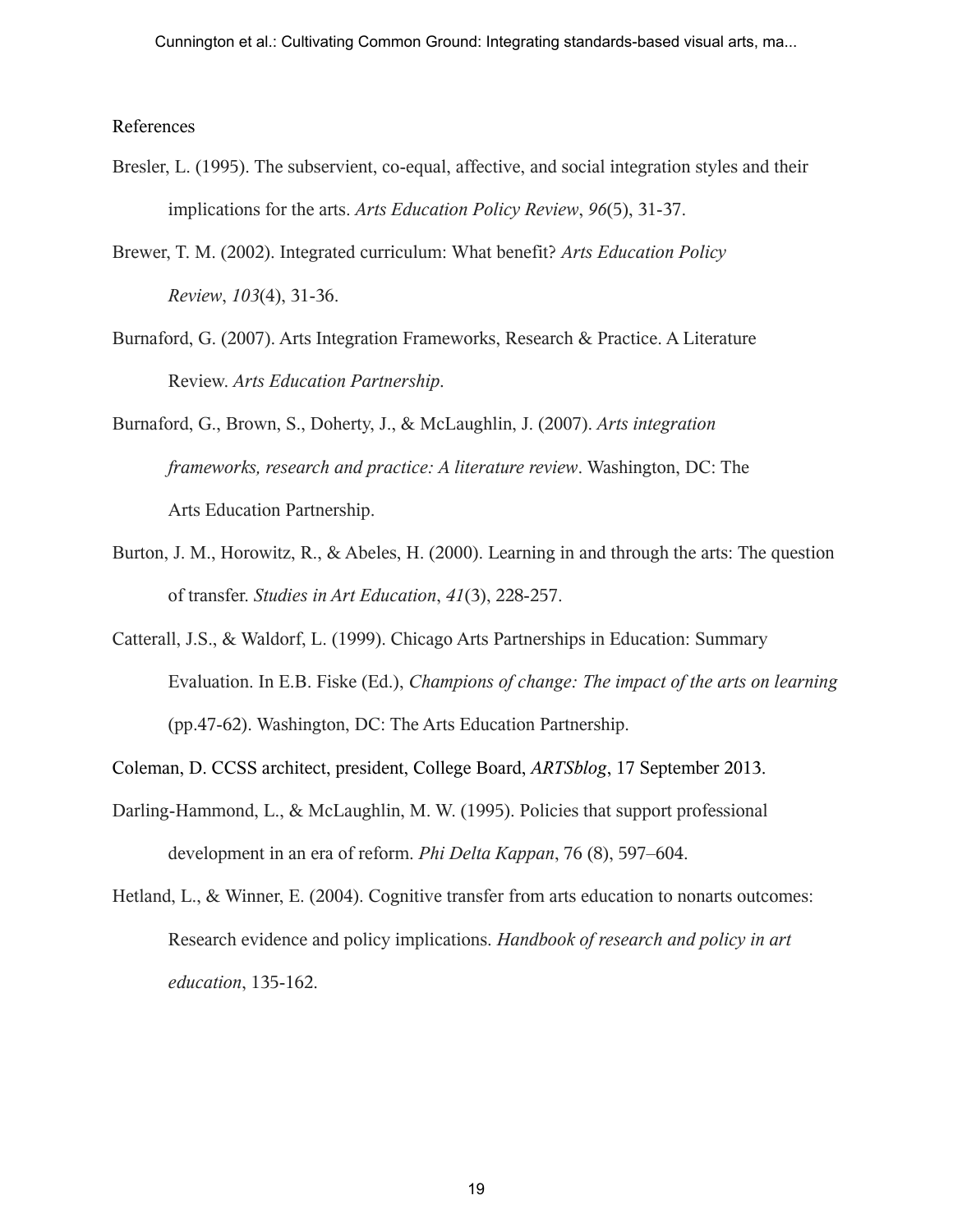- Hetland, L., Winner, E., Veenema, S., & Sheridan, K. M. (2007). *Studio Thinking: The Real Benefits of Arts Education*. Teachers College Press. 1234 Amsterdam Avenue, New York, NY 10027.
- Horowitz, R. (2005). *Connections: The Arts and Cognitive, Social and Personal Development.*  Presented at the annual meeting of the American Educational Research Association, April 2005.
- Ingram, D., & Reidell, E. (2003). *Arts for academic achievement: What does arts integration do for students?* Minneapolis, MN: Center for Applied Research and Educational Improvement.
- Ingram, D., & Seashore, K. (2003). *Arts for academic achievement: Summative evaluation report.* Minneapolis, MN: Center for Applied Research and Educational Improvement.
- Lee, V. L., Dedrick, R.F., & Smith, J.B. (1991). The Effect of the Social Organization of Schools on Teachers' Efficacy and Satisfaction. *Sociology of Education (64)* 3, p. 190-208.
- Maslach, C., Jackson, S. E., & Leiter, M. P. (1996). Maslach burnout inventory manual (3rd ed.). Palo Alto, CA: Consulting Psychologist Press.
- Hirsh, S. (2009). A new definition. *Journal of Staff Development*, 30(4), 10–16
- Ingram, D. & Meath, J. (2007). *Arts for Academic Achievement: A Compilation of Evaluation Findings from 2004-2006*. Center for Applied Research and Educational Improvement: St. Paul, MN.
- Mishook, J. J., & Kornhaber, M. L. (2006). Arts integration in an era of accountability. *Arts Education Policy Review*, *107*(4), 3-11.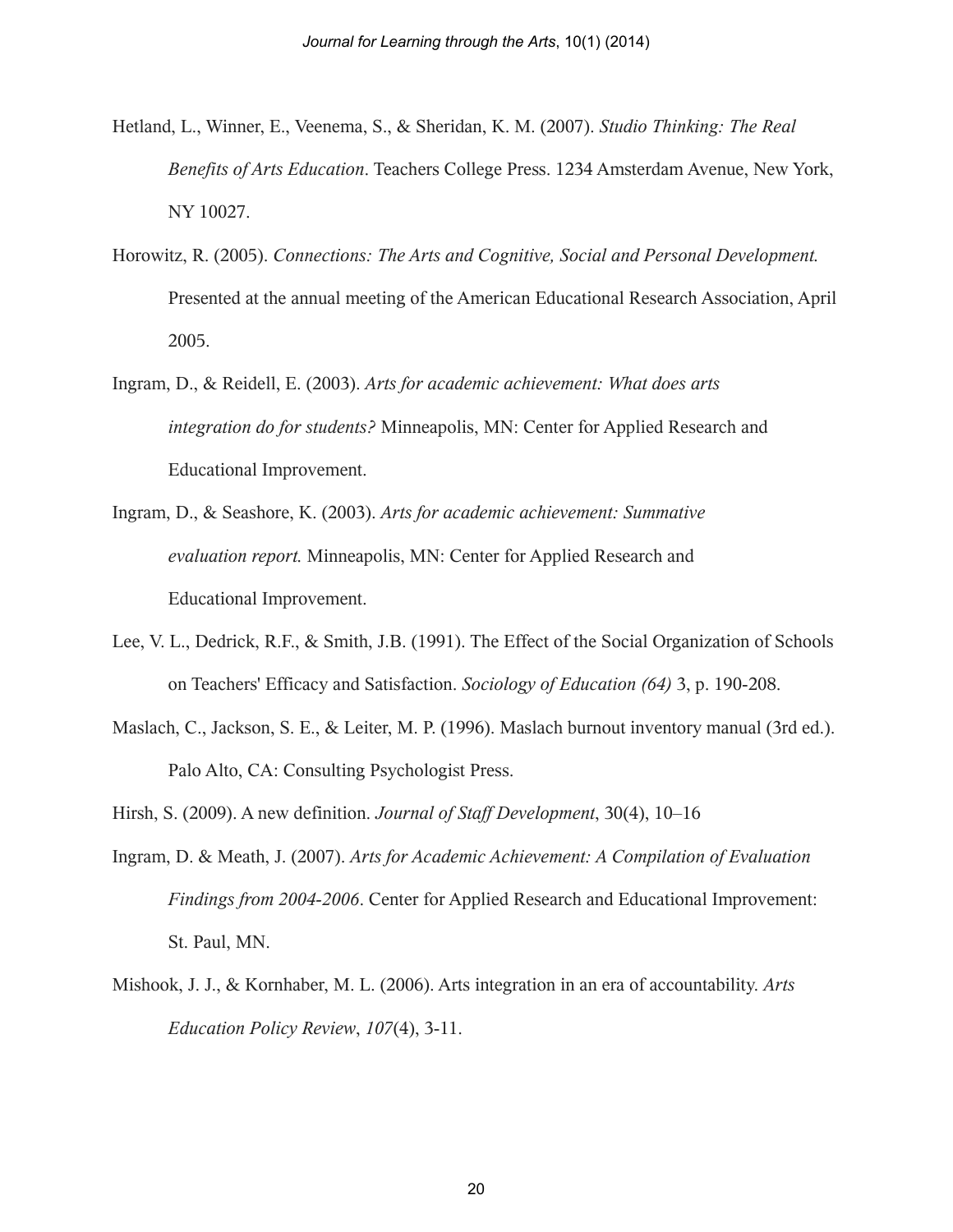- New York City Department of Education. (2004). *Blueprint for Teaching and Learning in the Arts: Grades K-12*.
- Parsons, M. J. (1998). Integrated curriculum and our paradigm of cognition in the arts. *Studies in Art Education*, 103-116.
- Perkins, D. N., & Salomon, G. (1992). Transfer of learning. *International encyclopedia of education*, *2*.
- Rabkin, N., & Redmond, R. (2004). Putting the arts in the picture. In N. Rabkin & R. Redmond (Eds,), *Putting the arts in the picture: Reframing education in the 21st century*. Chicago, IL: Columbia College Chicago.
- Randi Korn & Associates (2010). *Educational Research: The Art of Problem Solving*. Prepared for Guggenheim Museum, New York, NY. Randi Korn & Associates.
- Russell, J., & Zembylas, M. (2007). Arts integration in the curriculum: A review of research and implications for teaching and learning. *International handbook of research in arts education*, 287-312.
- Stamm, B. H. (2005). The ProQOL manual. Retrieved July 16, 2007 from http://www.isu.edu/~bhstamm.
- Wenglinsky, H. (2000). How teaching matters: Bringing the classroom back into discussions of teacher quality. Princeton, NJ: Educational Testing Service.
- Werner, L.R. (2002). *Artist, teacher and school change through Arts for Academic Achievement: Artists reflect on long-term partnering as a means of achieving change*. Minneapolis, MN: Center for Applied Research and Educational Improvement.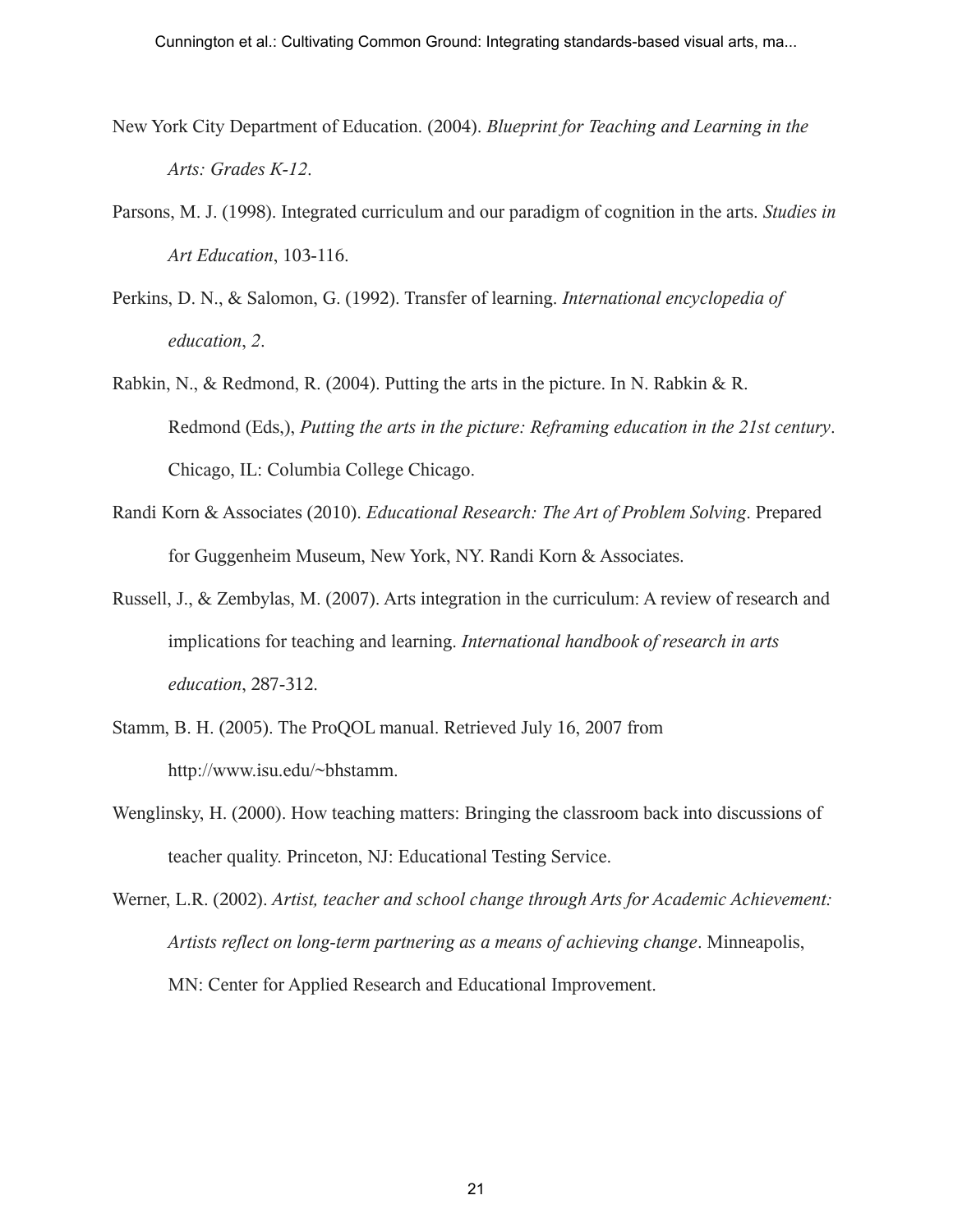What Works Clearinghouse (WWC) *Procedures and Standards Handbook* (v 3.0, 2014)

Winner, E., & Cooper, M. (2000). Mute those claims: No evidence (yet) for a causal link between arts study and academic achievement. *Journal of Aesthetic Education*, *34*(3/4), 11-75.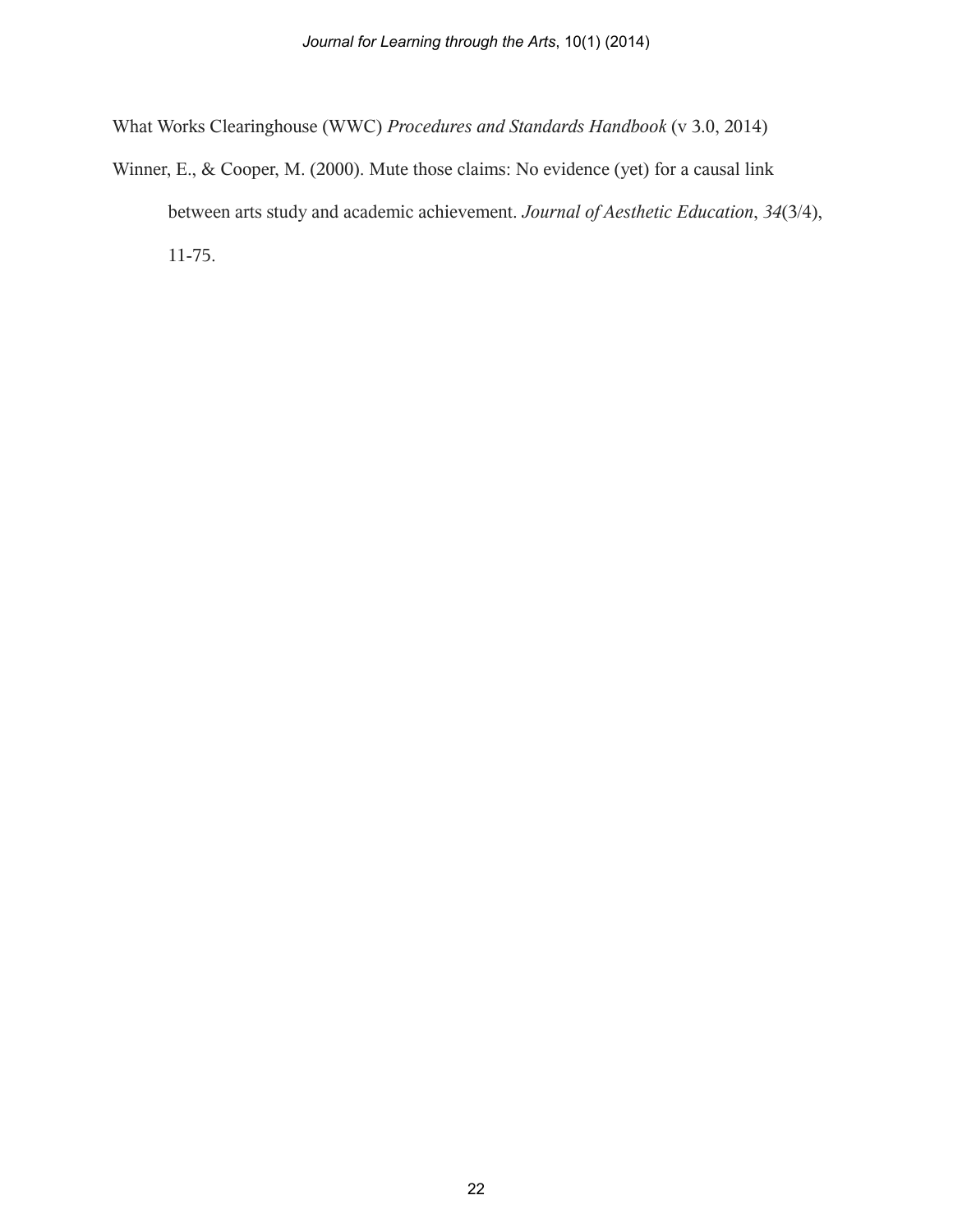1 Studio links NYC public schools with local professional artists to provide high-quality visual arts programs for students in grades pre-K through 12.

2 A tool kit for implementation of the *Framing Student Success* project, including videos and unit plans, is available on the Studio in a School website at www.studioinaschool.org.

3 In 2003-2004, STUDIO's President, Thomas Cahill, co-chaired with Barbara Gurr, Director of Visual Arts for the NYC Department of Education, an extensive collaborative effort with representatives of other cultural organizations, museums, universities, and art schools, resulting in the NYC *Blueprint for Teaching and Learning in the Arts* (Visual Arts).

4 Job-embedded professional development is distinct from teacher professional development that occurs in a workshop or class format outside of the classroom. In this case, teachers were given the opportunity to learn new skills while working with their students in the classroom, supporting and observing the artist/instructors as they led the lessons.

5 The five specific Studio Habits of Mind that are the focus of the *Framing Student Success* project were drawn from a broader set of meta-cognitive skills; the five habits selected for the study were selected because they were most likely to show up in overall classroom behavior (and classroom teachers were to do the assessment here), while the other three habits—"develop craft," "express," and "understand art world" would be assessed by trained artists through other methods. The Studio Habits of Mind were researched and developed by Project Zero at Harvard University, in a project led, in part, by Lois Hetland. A detailed description of the Studio Habits of Mind and the

research behind them can be found in: Hetland, Winner, Veenema, & Sheridan (2007). *Studio thinking: The real benefits of visual arts education*. Teachers College Press.

6 Six schools meeting this set of eligibility requirements were identified during the project planning year and invited to participate in the study. All six schools signed a memorandum of understanding agreeing to participate as a treatment or control school prior to the random assignment process.

7 The NYC DOE provided all available student data for the treatment and control students. Those missing test scores could have been absent on testing dates or excused from the assessments by their parents.

8 Each of the three artist/instructors was assigned to assess students at another site and was not involved in assessing his or her own students. Note that visual arts rubric assessment data were obtained for a sample of *Framing Student Success* treatment school students (126 in 2009-2010, 84 in 2010-2011, and 80 in 2011-2012). Students in two classrooms in each of the three treatment schools were selected for this sample in 2009-2010 and tracked and assessed in 2010-2011 and 2011-2012. Not all students in the original sample were assessed due to student mobility and other issues.

9 Arts Achieve is a NYC Department of Education project supported by a U.S. Department of Education Investing in Innovation ("i3") grant under the Race to the Top initiative.

10 Inter-rater reliabilities were not obtained for the Studio Habits of Mind rubric, and teachers were not trained, in order to assure that treatment and control group teachers had the same level of knowledge about the rubric.

11 The Maslach Burnout Inventory-Educator Survey was originally developed by Maslach and Jackson in 1981 and was updated by Maslach, Jackson, and Leiter in 1996. The inventory examines symptoms of burnout in teachers. The MBI has 22 items that factor into three subscales—Emotional Exhaustion, Personal Accomplishment, and Depersonalization. Respondents use a seven-point Likert-type scale to indicate how frequently they feel the way the statement indicates (e.g., "I feel emotionally drained from my work."), where 0 is "Never" and 6 is "Everyday." Coefficient alpha reliabilities are strong for the three subscales, with the Emotional Exhaustion scale being the most internally consistent (.88 and .90 for Emotional Exhaustion, .76 and .74 for Depersonalization, and .76 and .72 for Personal Accomplishment in two large studies) (Iwanicki & Schwab, 1981). Test-retest coefficients based on a 2- to 4 week interval range from .60 to .82 (mean  $r = .74$ ) (Maslach & Jackson, 1981). Furthermore, the convergent validity of the instrument was demonstrated through significant correlations between scores on the MBI-ES and external criteria, including observations, dimensions of job experience, and personal outcomes (Maslach & Jackson, 1981).

12 The Professional Quality of Life Scale (ProQOL) measures participants' perceptions of the quality of their professional lives. The items were reworded for the present study as per the author's directions to specifically address the teaching profession. The ProQOL is comprised of three distinct scales: Compassion Satisfaction, Burnout, and Compassion Fatigue/Secondary Trauma. These scales do not yield an overall composite score. Compassion Satisfaction relates to the pleasure that an individual derives from helping others through his or her work. Higher scores indicate a greater degree of satisfaction that is derived. Burnout is associated with negative feelings about one's work that suggest hopelessness, lack of effectiveness, and low levels of support. Higher scores indicate a greater risk for